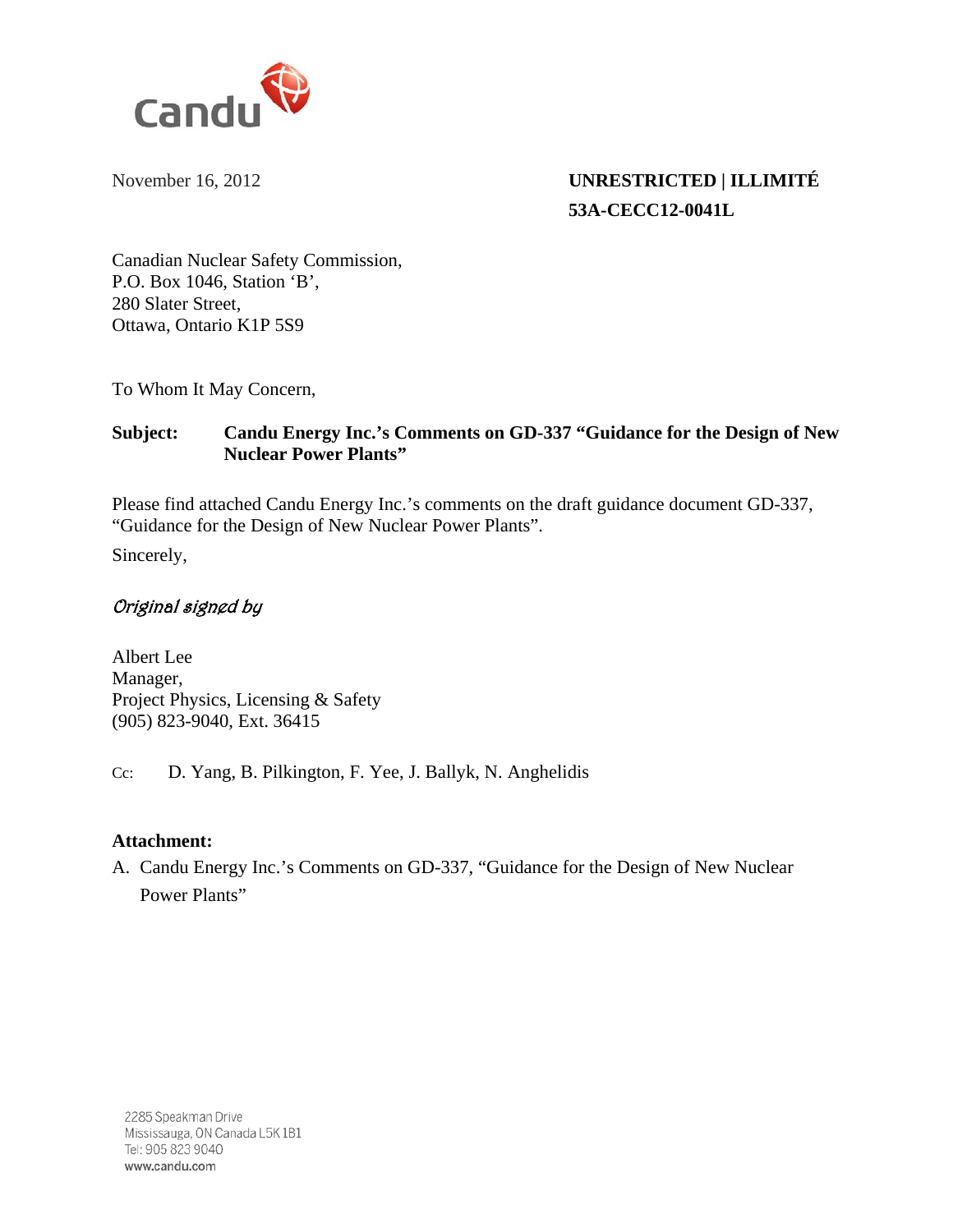#### 53A-CECC12-0041L

November16, 2012

### **Attachment A Candu Energy Inc.'s Comments on GD-337, "Guidance on the Design of New Nuclear Power Plants"**

| #              |         |                                                                                                                                                                                                                                                                                                                                                                                                                                                                                       |                                                                                                                                                                                                                                                                                                                                                                                                                                              |
|----------------|---------|---------------------------------------------------------------------------------------------------------------------------------------------------------------------------------------------------------------------------------------------------------------------------------------------------------------------------------------------------------------------------------------------------------------------------------------------------------------------------------------|----------------------------------------------------------------------------------------------------------------------------------------------------------------------------------------------------------------------------------------------------------------------------------------------------------------------------------------------------------------------------------------------------------------------------------------------|
|                | General | If it is decided to combine RD-337 with GD-<br>337, following the model of RD/GD-360<br>("Long Term Operation Management for<br>NPP", currently open for consultation), the<br>combined RD/GD-337 must be clearly<br>structured to differentiate between:<br>1. the requirements that may be used as<br>part of the licensing basis for a<br>regulated facility or activity by<br>reference in a licence; and<br>2. the expectations and guidance on<br>how to meet the requirements. | If it is decided to combine RD-337 with GD-<br>337, it is suggested that:<br>1. the requirements be identified as<br>"normative" to define the statements<br>as mandatory; and<br>the "expectations and guidance" be<br>2.<br>identified as "informative" to define<br>the statements as a means to meet the<br>requirements.                                                                                                                |
| $\overline{2}$ | General | It does not seem appropriate to have this<br>guidance document out for public comment<br>before the associated regulatory document<br>has been finalized and approved by the<br>Commission.                                                                                                                                                                                                                                                                                           | It is suggested that GD-337 be revised after<br>RD-337 has been finalized and approved, and<br>then issued again for public consultation.                                                                                                                                                                                                                                                                                                    |
| 3              | General | The comments made on draft RD-337<br>version 2 should be taken into consideration<br>for revisions to GD-337.                                                                                                                                                                                                                                                                                                                                                                         | The comments provided during the public<br>consultation phase of draft RD-337 version 2<br>should be considered for revision to GD-337.                                                                                                                                                                                                                                                                                                      |
| $\overline{4}$ | General | The term "Design Extension Conditions" is<br>used throughout the document; the use of the<br>term "Beyond Design Basis Accidents" is<br>preferred by industry.<br>The accepted terminology in use within the<br>Canadian nuclear industry is "beyond design<br>basis accidents". It is preferred that the<br>IAEA term "design extension conditions" not<br>be used.                                                                                                                  | If the term "design extension conditions" is<br>adopted for new NPPs, GD-337 should<br>provide explanations for the relationship<br>between "design extension conditions" and<br>"beyond design basis accidents".<br>The CNSC should provide guidance on the<br>principles and guidelines for applying<br>engineering design rules to SSCs that are<br>included in the nuclear power plant design to<br>provide safety functions for "design |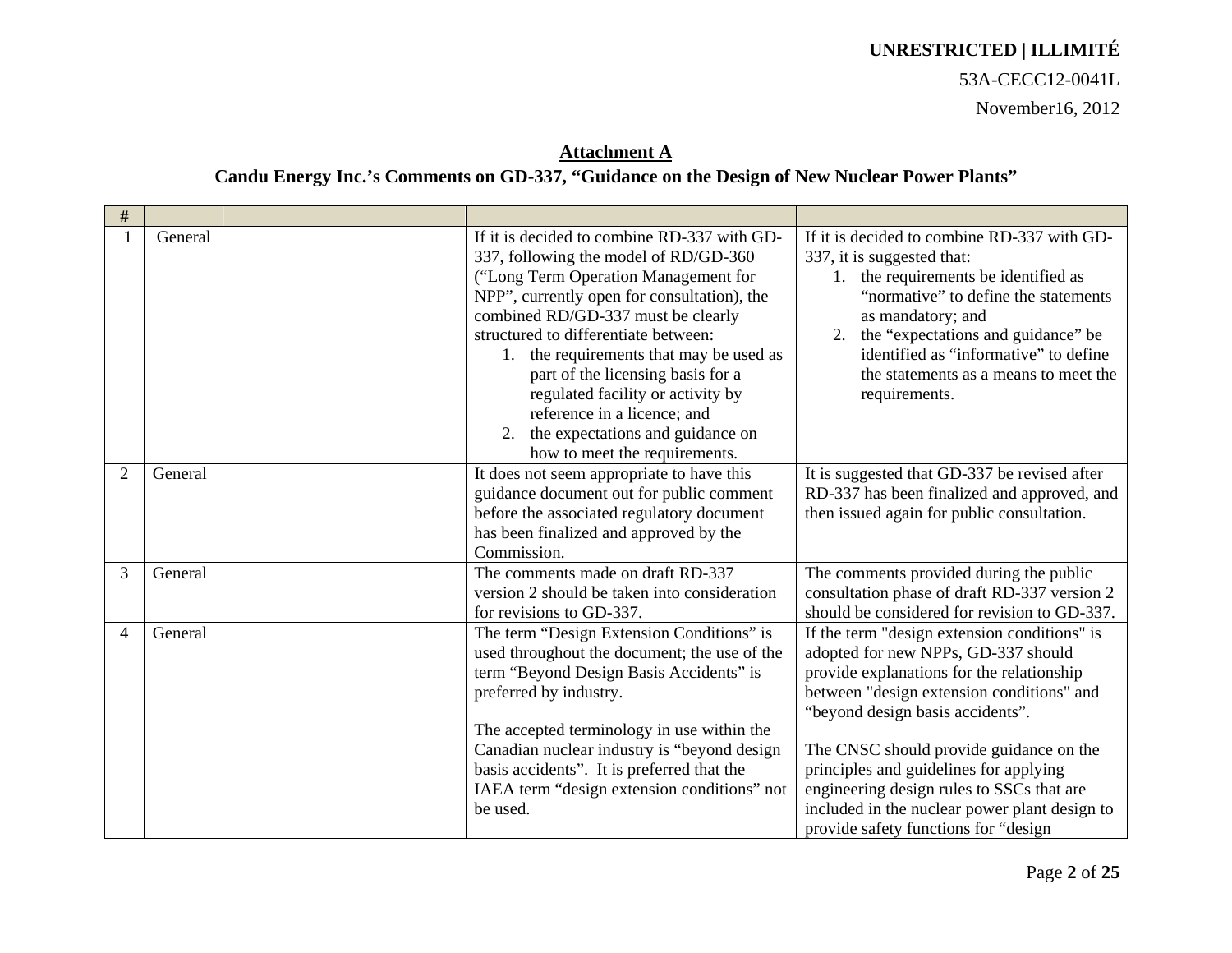### 53A-CECC12-0041L

| $\#$   | <b>Section</b> | <b>Excerpt of Section</b>   | <b>Industry Issue</b>                                 | <b>Suggested Change</b>                        |
|--------|----------------|-----------------------------|-------------------------------------------------------|------------------------------------------------|
|        |                |                             | If the CNSC adopts the term "design                   | extension conditions".                         |
|        |                |                             | extension conditions", it is suggested that the       | The CNSC should also provide guidance on       |
|        |                |                             | IAEA definition and use of "design extension          | the principles and guidelines for performing   |
|        |                |                             | conditions" from IAEA SSR-2/1 be adopted              | deterministic safety analyses for "design      |
|        |                |                             | in its entirety.                                      | extension conditions".                         |
|        |                |                             | Additionally, consistent terminology for              |                                                |
|        |                |                             | DEC should be used in RD-337. In                      |                                                |
|        |                |                             | particular, consistency between Sections              |                                                |
|        |                |                             | 4.2.3, 7.3 and the definitions provided in the        |                                                |
|        |                |                             | glossary are needed.                                  |                                                |
| 5      | General        |                             | The "Additional Information" sections in the          | It is recommended that the practice of         |
|        |                |                             | document are very helpful as they identify            | including "Additional Information" sections    |
|        |                |                             | standards acceptable to the CNSC for                  | be carried forward for other GDs & RD/GDs.     |
|        |                |                             | ensuring compliance.                                  |                                                |
| 6      | General        |                             | Many standards are referenced throughout              | It is suggested that the applicable edition    |
|        |                |                             | the document, with the applicable edition             | dates not be included, or a statement be       |
|        |                |                             | dates. This is not recommended practice,              | included regarding the use of the most recent  |
|        |                |                             | because newer editions of the standards may           | editions of the standards.                     |
|        |                |                             | be issued between revisions to GD-337.                |                                                |
| $\tau$ | Preface        | "SSR 2/1, Safety of Nuclear | Editorial: The correct title of SSR-2/1 is            | It is suggested that the title of the document |
|        | and            | Power Plants: Design"       | "Specific Safety Requirements: Safety of              | be corrected to:                               |
|        | Section 2      |                             | Nuclear Power Plants: Design"                         | " SSR-2/1, Specific Safety                     |
|        |                |                             |                                                       | <b>Requirements:</b> Safety of Nuclear Power   |
|        |                |                             |                                                       | Plants: Design"                                |
| 8      | 3              | Bullet 5                    | The list of paragraphs from Section 5 and             | It is suggested that the final version of GD-  |
|        |                |                             | Section 6 of the Class I Nuclear Facilities           | 337 be reviewed against the Class I Nuclear    |
|        |                |                             | Regulations appears to be incomplete. This            | Facilities Regulations for completeness.       |
|        |                |                             | version of GD-337 includes guidance that is           |                                                |
|        |                |                             | applicable to paragraphs $5(k)$ , $6(j)$ and $6(k)$ , |                                                |
|        |                |                             | however these are not listed.                         |                                                |
| 9      | 4.3.3          |                             | The text in Section 4.3.3 of GD-337 does not          | It is suggested that an explanation of the     |
|        |                |                             | provide any guidance on the definitions of            | terminologies used for OLCs be provided, in    |
|        |                |                             | "safety limits" and "limiting settings for            | particular the terms "safety limits" and       |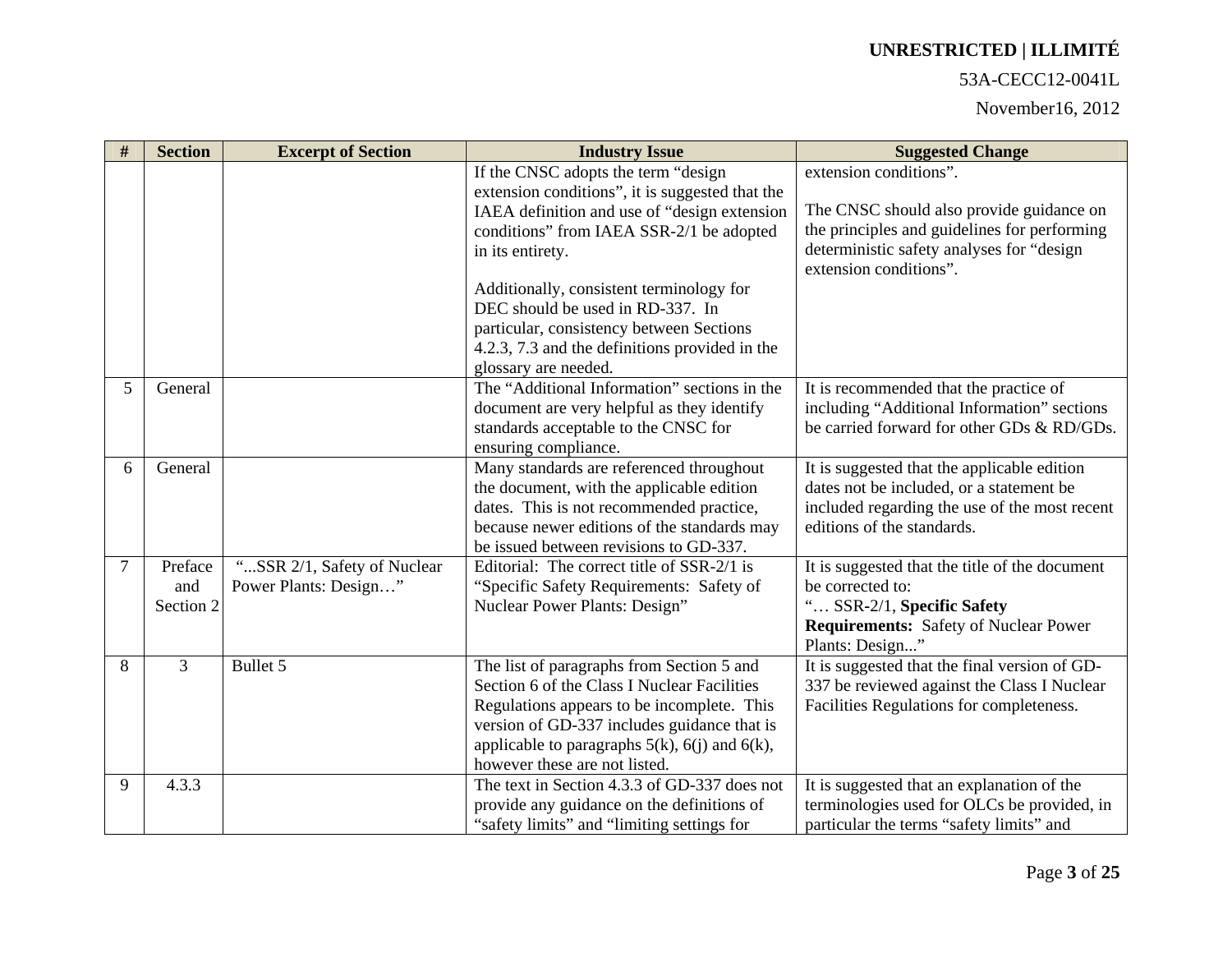### 53A-CECC12-0041L

| #  | <b>Section</b> | <b>Excerpt of Section</b>                                                                                                                                                                                                                                                                                                                                                                                                                                                                                                                                                                                                                 | <b>Industry Issue</b>                                                                                                                                                                                                                                                                                                                                                                                                                                                                                                                                                                                                                                                                                                                                                                                                                                                                                                                                                                            | <b>Suggested Change</b>                                                                                                                                                                                                                                                                                                                                                                                                                                                                                                                                                                                                                                                                                                                                                                               |
|----|----------------|-------------------------------------------------------------------------------------------------------------------------------------------------------------------------------------------------------------------------------------------------------------------------------------------------------------------------------------------------------------------------------------------------------------------------------------------------------------------------------------------------------------------------------------------------------------------------------------------------------------------------------------------|--------------------------------------------------------------------------------------------------------------------------------------------------------------------------------------------------------------------------------------------------------------------------------------------------------------------------------------------------------------------------------------------------------------------------------------------------------------------------------------------------------------------------------------------------------------------------------------------------------------------------------------------------------------------------------------------------------------------------------------------------------------------------------------------------------------------------------------------------------------------------------------------------------------------------------------------------------------------------------------------------|-------------------------------------------------------------------------------------------------------------------------------------------------------------------------------------------------------------------------------------------------------------------------------------------------------------------------------------------------------------------------------------------------------------------------------------------------------------------------------------------------------------------------------------------------------------------------------------------------------------------------------------------------------------------------------------------------------------------------------------------------------------------------------------------------------|
|    |                |                                                                                                                                                                                                                                                                                                                                                                                                                                                                                                                                                                                                                                           | safety systems", terms which are used in<br>Section 4.3.3 of draft RD-337 version 2.<br>By introducing the text on OLCs from IAEA<br>Safety Guide NS-G-2.2 in Section 4.3.3 of<br>draft RD-337 version 2, it is also necessary to<br>include an explanation of the terminology of<br>OLCs from NS-G-2.2.                                                                                                                                                                                                                                                                                                                                                                                                                                                                                                                                                                                                                                                                                         | "limiting settings for safety systems".                                                                                                                                                                                                                                                                                                                                                                                                                                                                                                                                                                                                                                                                                                                                                               |
| 10 | 5.3            | "Design control measures, in the<br>form of processes, procedures<br>and practices, include:<br>design initiation,<br>$\bullet$<br>specification of scope<br>and planning<br>specification of design<br>requirements<br>selection of suitably<br>qualified and<br>experienced staff<br>work control and<br>$\bullet$<br>planning of design<br>activities<br>specification and control<br>of design inputs<br>review of design<br>$\bullet$<br>concepts and selection<br>selection of design tools<br>$\bullet$<br>and computer software<br>conducting conceptual<br>analysis<br>conducting detailed<br>$\bullet$<br>design and production | The bullets do not follow a "chronological"<br>order. The design control measures listed<br>here should follow the order in which the<br>design activities progress from initiation to<br>being ready for implementation, as described<br>in CSA N286-05 (it should be noted that<br>CSA N286 June 2012 has been issued and<br>may supersede CSA N286-05).<br>Some activities are addressed in multiple<br>bullets. For example, planning of design<br>activities is mentioned in both the 1st and 4th<br>bullets. The activity described in the bullet<br>"management of the design and control of<br>design changes" is also addressed in the<br>bullet "configuration management".<br>In the bullet "conducting conceptual<br>analysis", the type of analysis should be<br>specified (i.e. safety, stress??). CSA N286<br>clearly indicates a conceptual safety analysis<br>should be performed to assess the preferred<br>design concept.<br>The bullet "selection of suitably qualified and | Suggest revising the text as follows:<br>"Design control measures, in the form of<br>processes, procedures and practices, include:<br>design initiation, including<br>identification of scope<br>work control and planning of design<br>activities<br>selection of competent staff<br>identification and control of design<br>inputs<br>establishing design requirements<br>evaluation of design concepts and<br>selection of preferred concept<br>selection of design tools and<br>computer software<br>conducting conceptual safety<br>analysis to assess preferred design<br>concept<br>conducting detailed design and<br>production of design documentation<br>and records<br>conducting detailed safety analysis to<br>prove adequacy of detailed design<br>defining any limiting conditions for |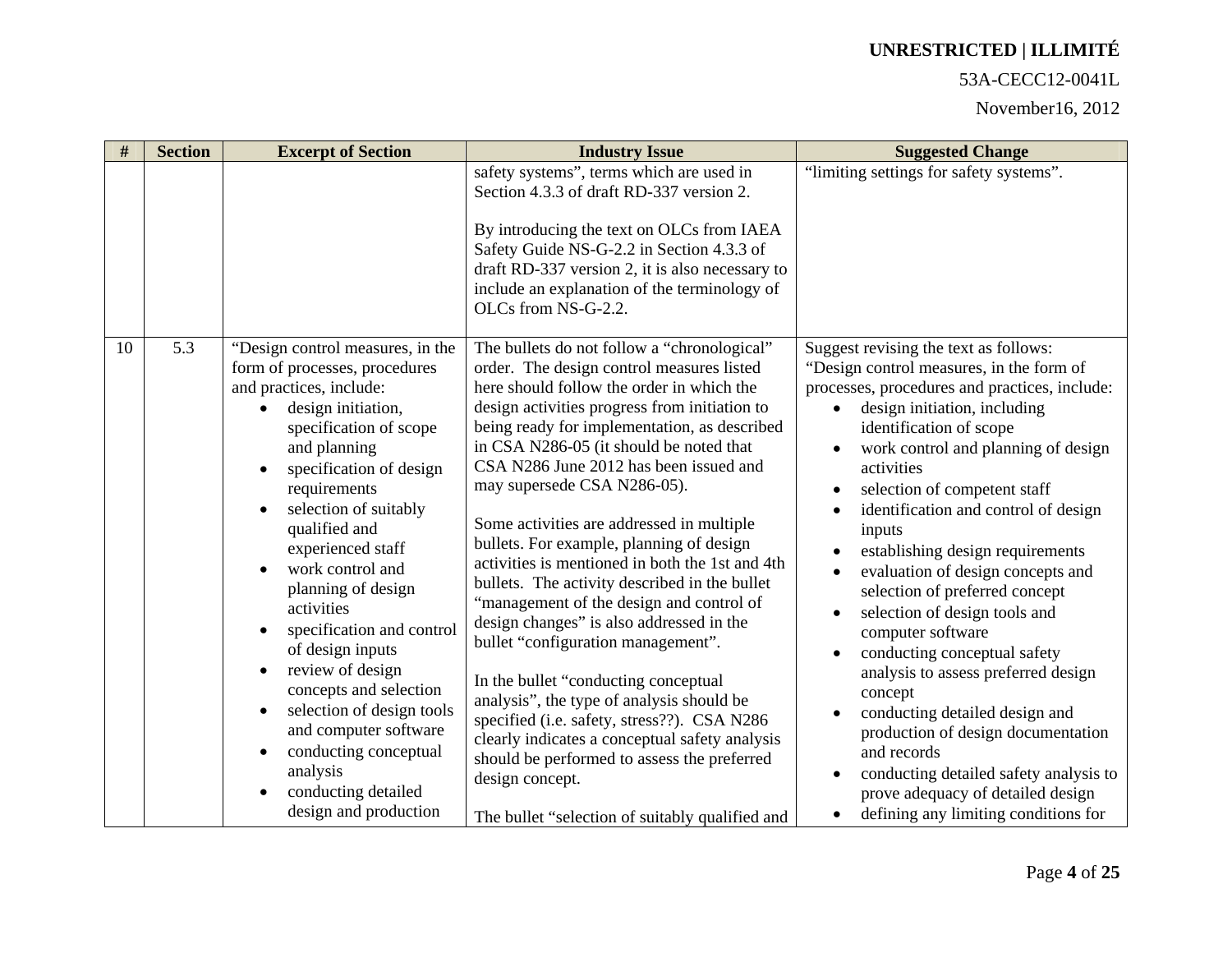### 53A-CECC12-0041L

| $\#$ | <b>Section</b> | <b>Excerpt of Section</b>                                                                                                                                                                                                                                                                                                                                                                                                                                                                                                    | <b>Industry Issue</b>                                                                                                                                                                                                                                                                                                                                                                                                    | <b>Suggested Change</b>                                                                                                                                                                                                                                                                                                                                            |
|------|----------------|------------------------------------------------------------------------------------------------------------------------------------------------------------------------------------------------------------------------------------------------------------------------------------------------------------------------------------------------------------------------------------------------------------------------------------------------------------------------------------------------------------------------------|--------------------------------------------------------------------------------------------------------------------------------------------------------------------------------------------------------------------------------------------------------------------------------------------------------------------------------------------------------------------------------------------------------------------------|--------------------------------------------------------------------------------------------------------------------------------------------------------------------------------------------------------------------------------------------------------------------------------------------------------------------------------------------------------------------|
|      |                | of design documentation<br>and records<br>conducting detailed<br>safety analysis<br>defining any limiting<br>$\bullet$<br>conditions for safe<br>operation<br>carrying out design<br>$\bullet$<br>verification and<br>validation<br>independence of<br>$\bullet$<br>individuals or groups<br>performing<br>verifications, validations<br>and approvals<br>configuration<br>management<br>management of the<br>design and control of<br>design changes<br>identification and<br>$\bullet$<br>control of design<br>interfaces" | experienced staff" may suggest that only<br>experienced staff can perform design<br>activities, whereas the CSA N286-05<br>requirement is for competent personnel to<br>perform the design work assigned to them<br>(competence includes, in addition to<br>experience, education, training, skills and<br>ability).<br>It is suggested that all bullets in this section<br>follow the same order as in CSA N286-05.     | safe operation<br>carrying out design verification and<br>validation<br>configuration management<br>identification and control of design<br>interfaces"                                                                                                                                                                                                            |
| 11   | 5.3            |                                                                                                                                                                                                                                                                                                                                                                                                                                                                                                                              | Draft RD-337 version 2 states "The<br>computer software used for design and<br>analysis calculations shall be qualified in<br>accordance with applicable standards."<br>By using the term "qualified in accordance"<br>with applicable standards" some confusion<br>may be introduced, because the nuclear<br>industry is more familiar with the use of<br>verified and validated software, as defined in<br>CSA N286.7. | Suggest adding the following text to Section<br>5.3:<br>"The computer software used for design and<br>analysis calculations shall be qualified in<br>accordance with applicable standards.<br>This shall be achieved by following industry<br>standards for software, such as CSA N286.7,<br>where qualified software:<br>(a) is shown to be capable of addressing |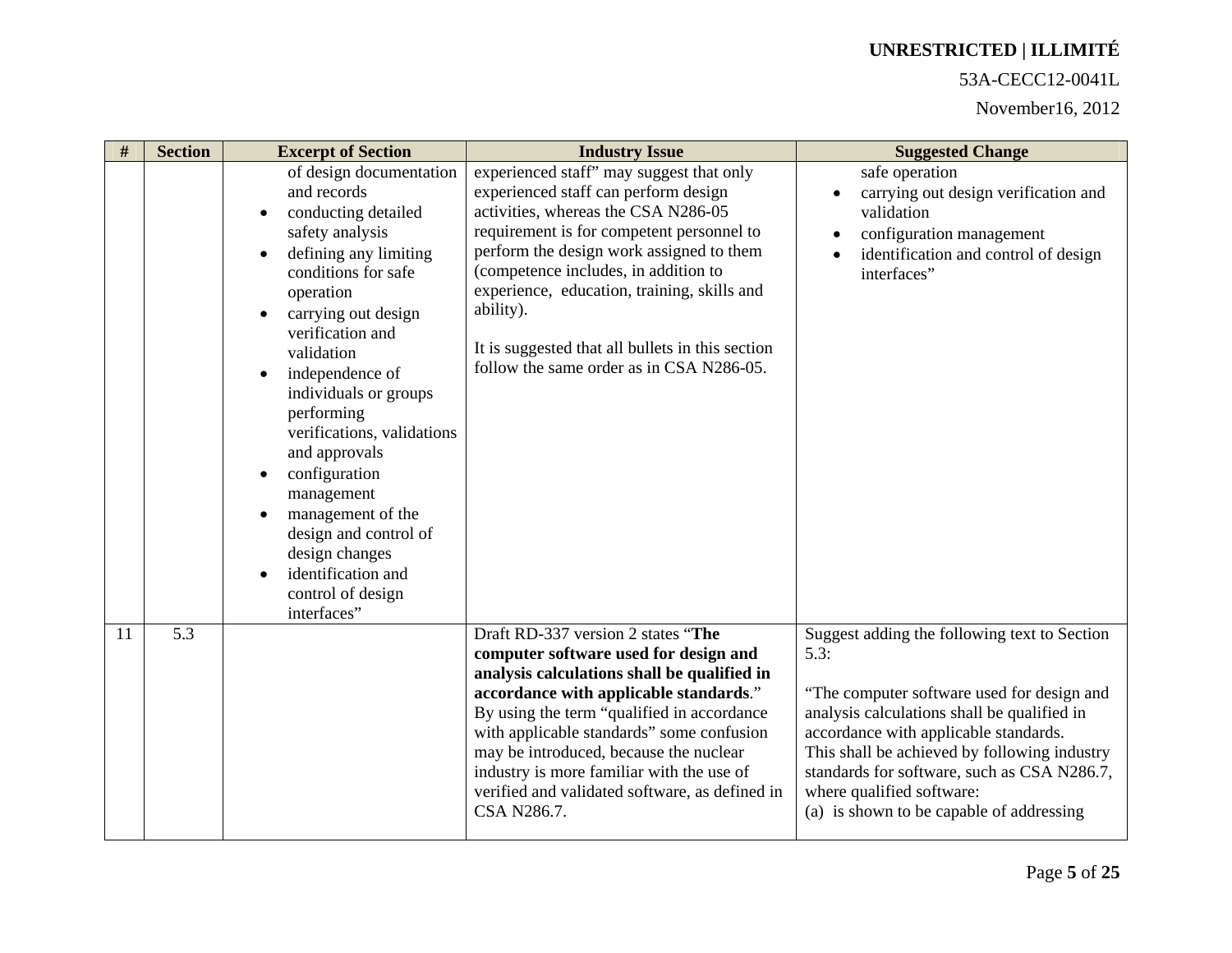### 53A-CECC12-0041L

| #  | <b>Section</b> | <b>Excerpt of Section</b>                                                                                                                                                                                                                                                         | <b>Industry Issue</b>                                                                                                                                                                                                                                                      | <b>Suggested Change</b>                                                                                                                                                                                                                                                                                                                                                                                                              |
|----|----------------|-----------------------------------------------------------------------------------------------------------------------------------------------------------------------------------------------------------------------------------------------------------------------------------|----------------------------------------------------------------------------------------------------------------------------------------------------------------------------------------------------------------------------------------------------------------------------|--------------------------------------------------------------------------------------------------------------------------------------------------------------------------------------------------------------------------------------------------------------------------------------------------------------------------------------------------------------------------------------------------------------------------------------|
|    |                |                                                                                                                                                                                                                                                                                   | For clarification it is suggested that the<br>definition of "qualified software" from CSA<br>N286.7.1-09 be included in GD-337 to<br>provide clarification and guidance on the<br>intent of "shall be qualified in accordance<br>with applicable standards".               | intended problems;<br>(b) is adequately specified, which includes<br>documentation of requirements,<br>(i)<br>design, characteristics, and<br>limitations of use; and<br>identification of all required tool<br>(ii)<br>components and their required<br>attributes;<br>(c) possesses attributes that have been<br>demonstrated to satisfy all requirements;<br>and<br>(d) includes configuration management and<br>change control." |
| 12 | 6.1.1          | "For independent effectiveness<br>of the different levels of<br>defence, any design features that<br>aim at preventing an accident<br>should not belong to the same<br>level of defence as the design<br>features that aim at mitigating<br>the consequences of the<br>accident." | This paragraph would be more appropriate at<br>the end of Section 6.1, rather than at the end<br>of Section 6.1.1. Section 6.1.1 discusses the<br>physical barriers, whereas this paragraph is<br>applicable to the design features for all levels<br>of defence-in-depth. | It is suggested that this paragraph be moved<br>to the end of Section 6.1.                                                                                                                                                                                                                                                                                                                                                           |
| 13 | 6.5            | "Generally, a larger exclusion<br>zone would require more<br>emergency response time and<br>capability."                                                                                                                                                                          | A larger exclusion zone should allow for<br>somewhat more relaxed response time, since<br>the public is further from the source of the<br>radiological hazard. A larger exclusion zone<br>may not require more emergency response<br>capability.                           | Suggest that the text be revised as follows:<br>"Generally, a larger exclusion zone would<br>allow for more emergency response time."                                                                                                                                                                                                                                                                                                |
| 14 | 6.5            | <b>Evacuation needs</b>                                                                                                                                                                                                                                                           | Environmental factors also affect evacuation<br>times (i.e. precipitation $=$ slower evacuation).<br>Environmental factors are not specifically<br>addressed in this section, although they are<br>taken into consideration in the nuclear<br>emergency response plans.    | Suggest that the following text be added:<br>"Environmental factors which can affect the<br>response times should be taken into<br>consideration."                                                                                                                                                                                                                                                                                   |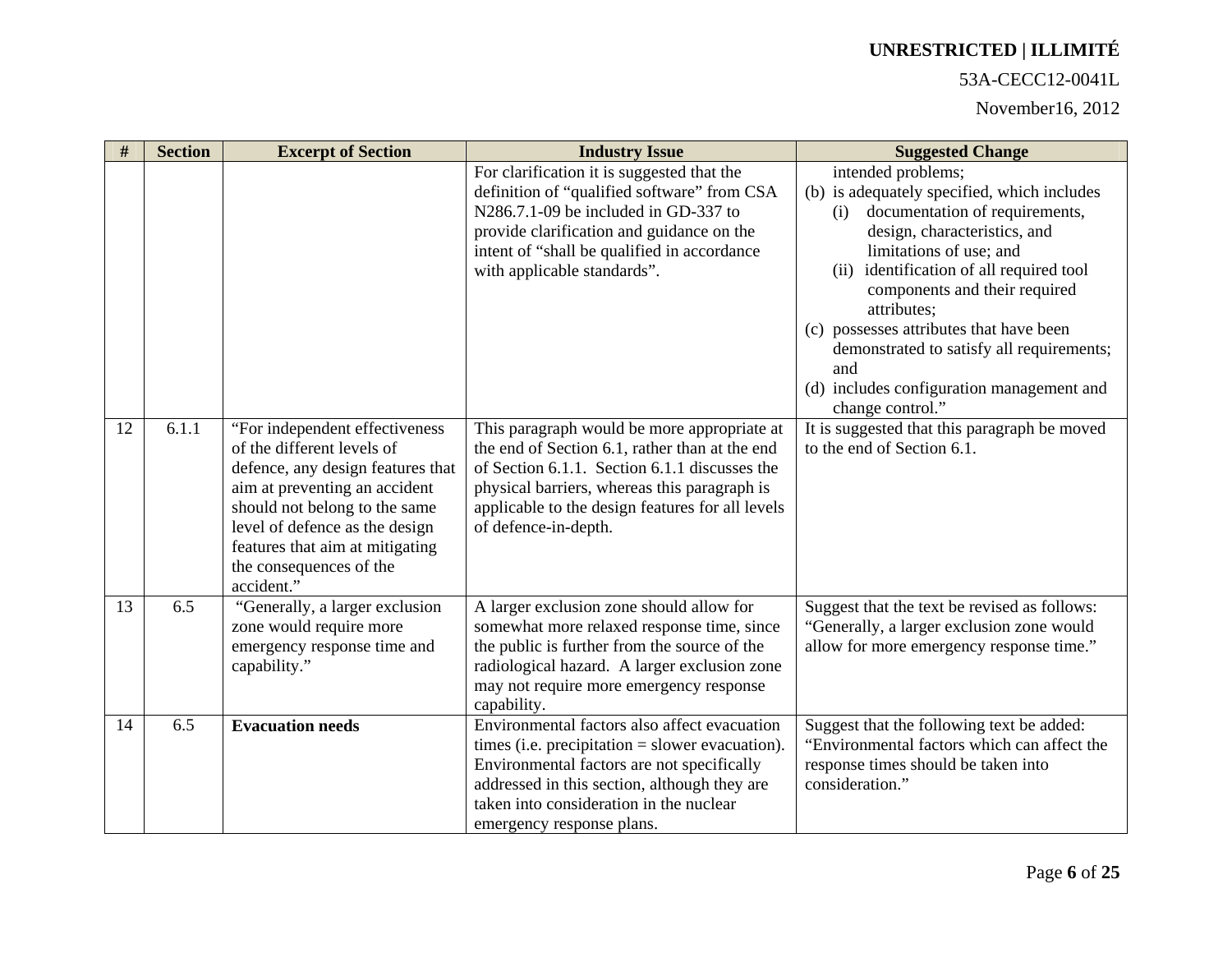### 53A-CECC12-0041L

| $\#$ | <b>Section</b> | <b>Excerpt of Section</b>                                                                                                                                                                                               | <b>Industry Issue</b>                                                                                                                                                                                                                                                                                                                                                                                                                                                                                                                                                                   | <b>Suggested Change</b>                                                                                                                                                                                                                                                                                                                                                                                                                                                                                                                                                                                                                                                                                                                                                                                                       |
|------|----------------|-------------------------------------------------------------------------------------------------------------------------------------------------------------------------------------------------------------------------|-----------------------------------------------------------------------------------------------------------------------------------------------------------------------------------------------------------------------------------------------------------------------------------------------------------------------------------------------------------------------------------------------------------------------------------------------------------------------------------------------------------------------------------------------------------------------------------------|-------------------------------------------------------------------------------------------------------------------------------------------------------------------------------------------------------------------------------------------------------------------------------------------------------------------------------------------------------------------------------------------------------------------------------------------------------------------------------------------------------------------------------------------------------------------------------------------------------------------------------------------------------------------------------------------------------------------------------------------------------------------------------------------------------------------------------|
| 15   | 6.6.1          | "As stated in draft RD-337<br>version 2, "the design shall take<br>due account of challenges to a<br>multi-unit site."                                                                                                  | The use of the term "multi-unit site" can lead<br>to confusion. One can have a site with<br>multiple units as part of a single build<br>project, or the addition of one or more units<br>to an existing site where one or more units<br>are already in operation.                                                                                                                                                                                                                                                                                                                       | It is suggested that the term "multi-unit site"<br>be replaced with "multiple units at a site"<br>throughout this document.                                                                                                                                                                                                                                                                                                                                                                                                                                                                                                                                                                                                                                                                                                   |
| 16   | 7.1            | "The method for classifying the<br>safety significance of SSCs<br>important to safety should be<br>based primarily on deterministic<br>methodologies, complemented<br>(where appropriate) by<br>probabilistic methods." | The use of engineering judgement in the<br>safety classification process should be<br>acknowledged.                                                                                                                                                                                                                                                                                                                                                                                                                                                                                     | Suggest revising the text as follows:<br>"The method for classifying the safety"<br>significance of SSCs important to safety<br>should be based primarily on deterministic<br>methodologies, complemented (where<br>appropriate) by probabilistic methods and<br>engineering judgement."                                                                                                                                                                                                                                                                                                                                                                                                                                                                                                                                      |
| 17   | 7.1            | "The SSC classification process<br>should include the following<br>activities:<br>identification of engineering<br>$\bullet$<br>design rules for classified<br>$SSCs$ "                                                 | The SSC classification process should not<br>include the identification of engineering<br>design rules for classified SSCs. Once a<br>safety class has been assigned to an SSC, the<br>appropriate engineering design rules should<br>be applied to the SSC. The basic concept<br>should be that the SSC is designed such that:<br>the most frequent occurrences yield little<br>or no adverse consequences to the public,<br>and<br>the improbable extreme situation, having<br>the potential for the greatest<br>consequences to the public, have a low<br>probability of occurrence. | Suggest revising the text by replacing the<br>bullet "identification of engineering design<br>rules for classified SSCs" with the following<br>paragraph:<br>"Once the safety classification of SSCs is<br>established, corresponding engineering<br>design rules should be specified and applied.<br>These engineering design rules should ensure<br>that the SSCs possess all the design features<br>necessary to achieve the required ability to<br>perform their designated safety function with<br>a sufficiently low failure rate consistent with<br>the safety analysis. The SSCs should be<br>designed with sufficient robustness to ensure<br>that no operational loads caused by<br>postulated initiating events will adversely<br>affect the ability of the SSCs to perform their<br>designated safety functions." |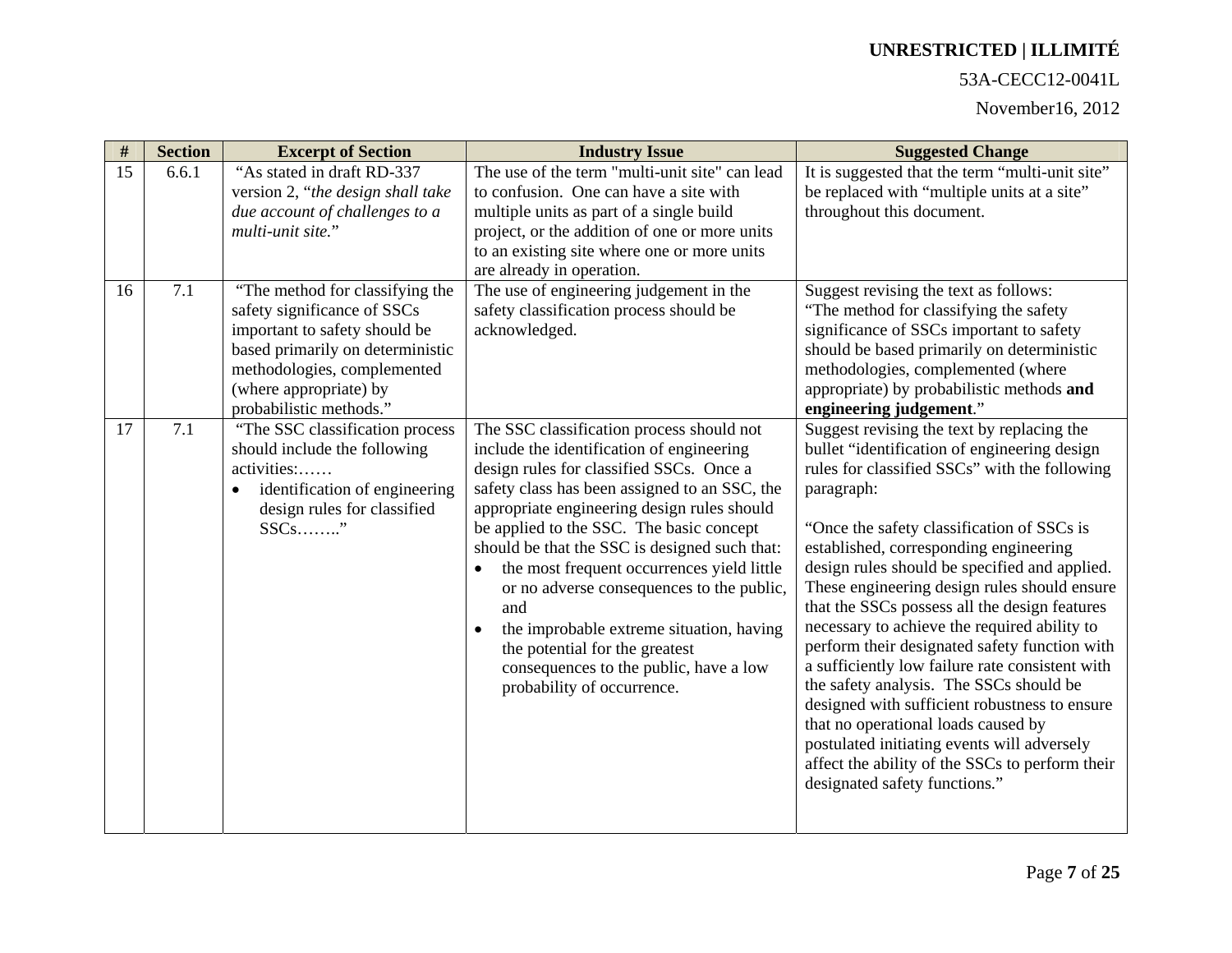### 53A-CECC12-0041L

| #  | <b>Section</b> | <b>Excerpt of Section</b>                                                                                                                                                                                                                                                                                                                              | <b>Industry Issue</b>                                                                                                                                                                                                                                                                                                                                                                                                                                                                                                                                                                 | <b>Suggested Change</b>                                                                                                                                                                                                                                                                                                                                       |
|----|----------------|--------------------------------------------------------------------------------------------------------------------------------------------------------------------------------------------------------------------------------------------------------------------------------------------------------------------------------------------------------|---------------------------------------------------------------------------------------------------------------------------------------------------------------------------------------------------------------------------------------------------------------------------------------------------------------------------------------------------------------------------------------------------------------------------------------------------------------------------------------------------------------------------------------------------------------------------------------|---------------------------------------------------------------------------------------------------------------------------------------------------------------------------------------------------------------------------------------------------------------------------------------------------------------------------------------------------------------|
| 18 | 7.1            | "Some specific SSCs<br>classification guidelines are<br>given below:<br>as a general rule, supporting<br>$\bullet$<br>SSCs should be assigned to<br>the same class as that of the<br>frontline SSCs to be<br>supported"                                                                                                                                | This statement does not appropriately<br>account for whether the failure of the<br>supporting SSC has the same consequence on<br>the frontline SSC as a failure of the frontline<br>SSC.                                                                                                                                                                                                                                                                                                                                                                                              | Suggest deleting the text.                                                                                                                                                                                                                                                                                                                                    |
| 19 | 7.1            | "Some specific SSCs<br>classification guidelines are<br>given below:<br>if a particular SSC<br>$\bullet$<br>contributes to the<br>performance of several<br>safety functions of different<br>categories, it should be<br>assigned to the class<br>corresponding to the highest<br>safety category, requiring<br>the most conservative<br>design rules" | The selection of engineering design rules for<br>a SSC should be commensurate with the<br>principles of achieving the required level of:<br>ability to perform its designated safety<br>function with a sufficiently low failure<br>rate consistent with the safety analysis,<br>and<br>robustness to ensure that no operational<br>$\bullet$<br>loads caused by postulated initiating<br>events will adversely affect the ability of<br>the SSCs to perform their designated<br>safety functions.<br>This does not necessarily mean requiring the<br>most conservative design rules. | Suggest revising the text as follows:<br>"Some specific SSCs classification<br>guidelines are given below<br>if a particular SSC contributes to the<br>performance of several safety functions<br>of different categories, it should be<br>assigned to the class corresponding to the<br>highest safety category, requiring the<br>commensurate design rules" |
| 20 | 7.1            | "Although the probability of<br>SSCs being called upon during<br>DECs is very low, the failure of<br>safety functions for the<br>mitigation of DECs may lead to<br>high severity consequences.<br>Therefore, these safety functions<br>should be considered a high<br>safety category."                                                                | The phrase "these safety functions should be<br>considered a high safety category" needs<br>clarification. The term "high safety<br>category" is not well defined and different<br>readers can arrive at different conclusions.<br>In terms of safety significance, safety<br>functions required to mitigate the<br>consequences of design extension conditions                                                                                                                                                                                                                       | Suggest revising the text as follows:<br>"Although the probability of SSCs being<br>called upon during DECs is very low, the<br>failure of safety functions for the mitigation<br>of DECs may lead to high severity<br>consequences. Therefore, these safety<br>functions should be assigned a safety<br>category commensurate with the safety                |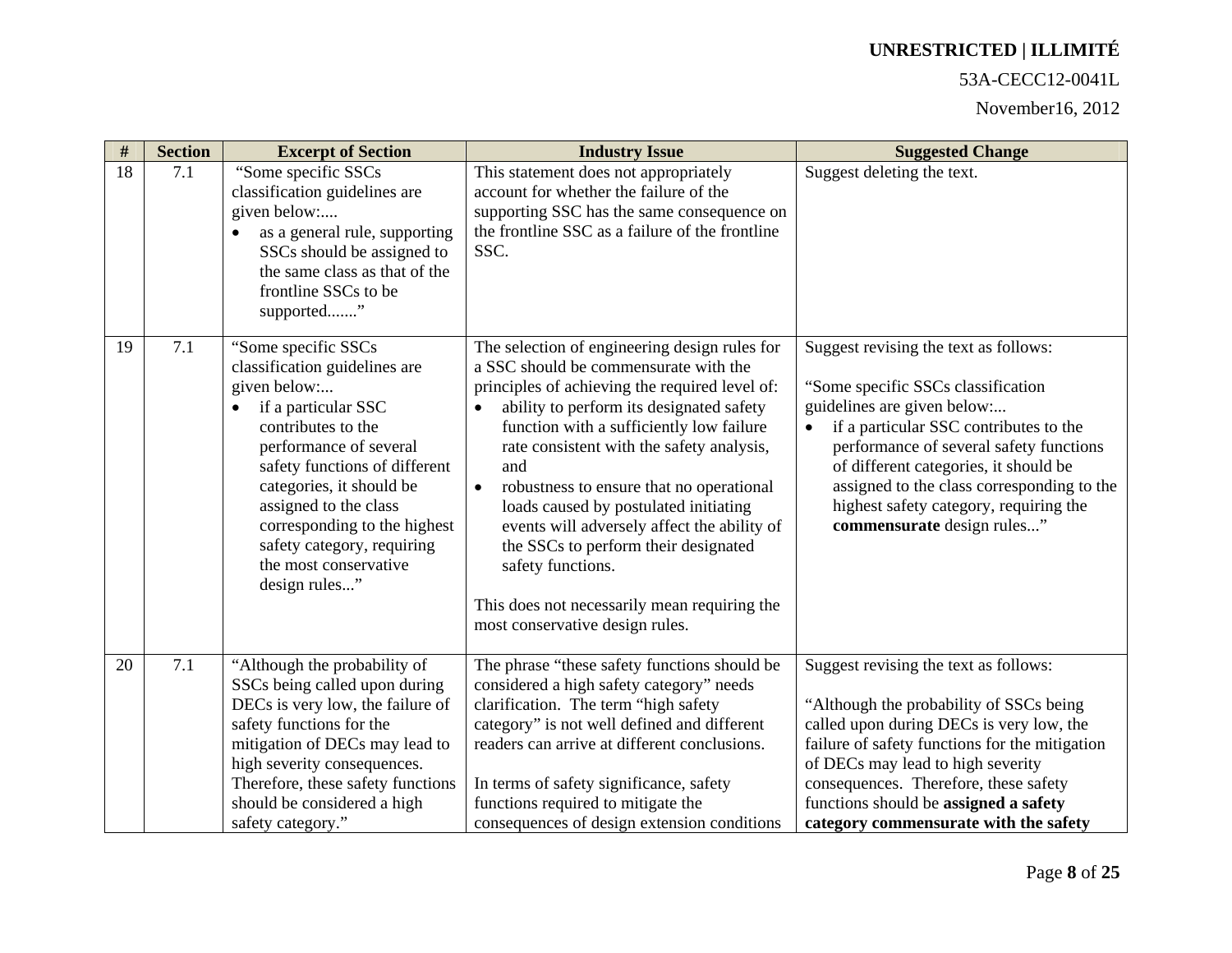### 53A-CECC12-0041L

| $\#$ | <b>Section</b> | <b>Excerpt of Section</b> | <b>Industry Issue</b>                                                                                                                                                                                                                                                                                                                                                                                                                                                                                                                                                                         | <b>Suggested Change</b>                                                                                                                                                        |
|------|----------------|---------------------------|-----------------------------------------------------------------------------------------------------------------------------------------------------------------------------------------------------------------------------------------------------------------------------------------------------------------------------------------------------------------------------------------------------------------------------------------------------------------------------------------------------------------------------------------------------------------------------------------------|--------------------------------------------------------------------------------------------------------------------------------------------------------------------------------|
|      |                |                           | should be ranked lower than:<br>In terms of safety significance, safety<br>functions required to mitigate the<br>consequences of design extension conditions<br>should be ranked lower than:<br>safety functions required to be performed<br>immediately to control or mitigate the<br>consequences of anticipated operational<br>occurrences or design basis accidents;<br>and<br>safety functions required to reach and<br>maintain a stable safe shutdown<br>condition.                                                                                                                    | significance."                                                                                                                                                                 |
| 21   | 7.1            |                           | Draft RD-337 version 2 states that<br>complementary design features are included<br>in the list of systems important to safety.<br>Portable equipment – such as emergency<br>mitigating equipment, and pumps should not<br>necessarily constitute systems important to<br>safety.<br>More clarification is required on positioning<br>portable equipment under systems important<br>to safety in complementary design features<br>for new nuclear power plants. Note, that<br>portable equipment is not considered under<br>systems important to safety for existing<br>nuclear power plants. | Suggest providing clarification on<br>positioning portable equipment under<br>systems important to safety in<br>complementary design features for new<br>nuclear power plants. |
| 22   | 7.2            |                           | Draft RD-337 version 2 section 7.4.1 shows<br>internal events can be classified as AOO,<br>DBA or DEC; and RD-337 version 2 section<br>7.4.2 shows external events can be classified                                                                                                                                                                                                                                                                                                                                                                                                          | It is suggested that a clear explanation of the<br>classification of internal/external hazards as<br>DBA or DEC be provided in GD-337.                                         |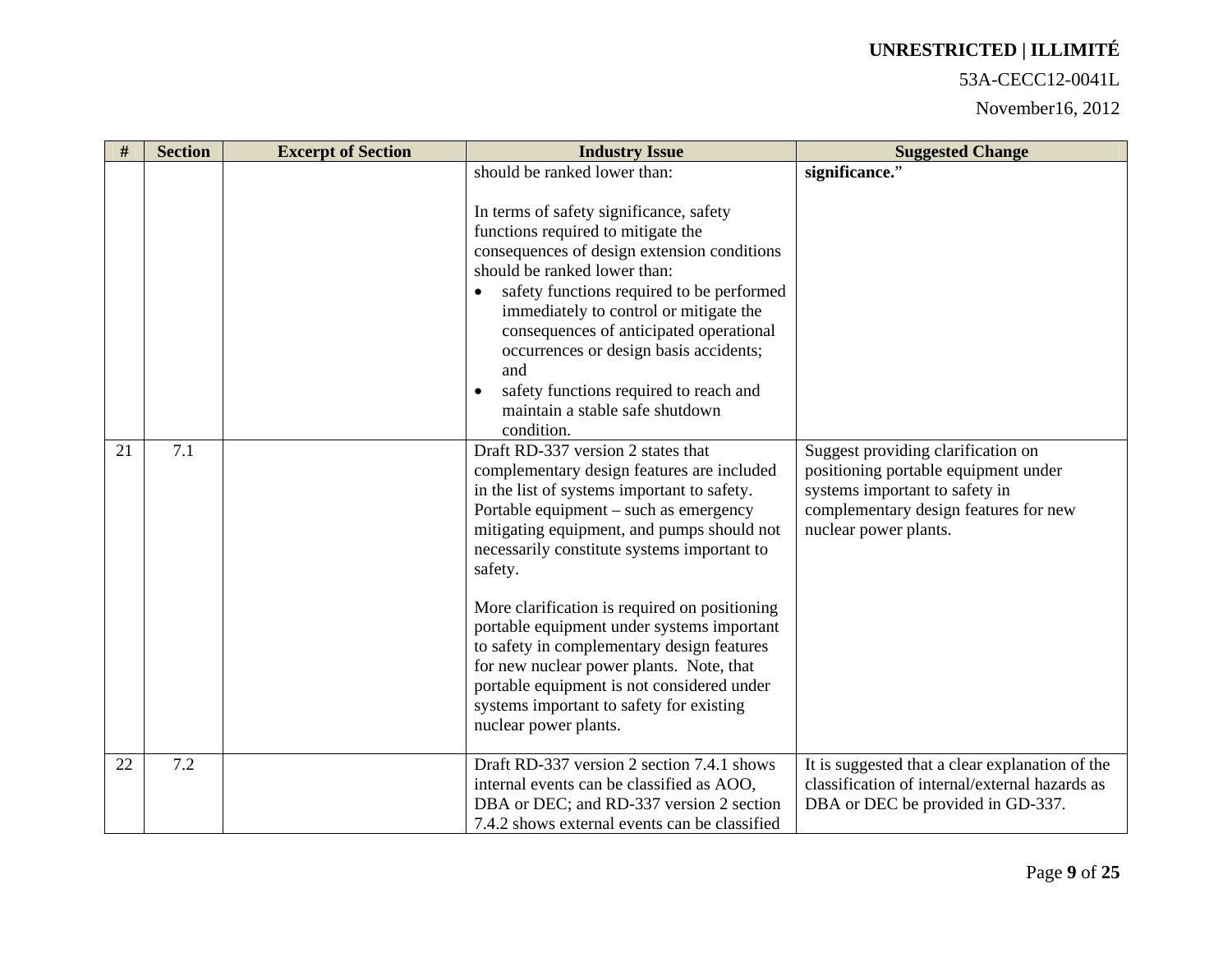### 53A-CECC12-0041L

| #  | <b>Section</b> | <b>Excerpt of Section</b>                                                                                                                          | <b>Industry Issue</b>                                                                                                                                                                                                                                                                                              | <b>Suggested Change</b>                                                                                                                                                                                                                                                                                                                                                                                                                                                                                |
|----|----------------|----------------------------------------------------------------------------------------------------------------------------------------------------|--------------------------------------------------------------------------------------------------------------------------------------------------------------------------------------------------------------------------------------------------------------------------------------------------------------------|--------------------------------------------------------------------------------------------------------------------------------------------------------------------------------------------------------------------------------------------------------------------------------------------------------------------------------------------------------------------------------------------------------------------------------------------------------------------------------------------------------|
|    |                |                                                                                                                                                    | as DBA or DEC. This means that internal<br>and external events can be considered either<br>design basis (if classified AOO or DBA) or<br>complementary design features (if classified<br>as DEC).<br>The criteria for classification of<br>internal/external hazards as DBA or DEC are<br>not addressed in GD-337. |                                                                                                                                                                                                                                                                                                                                                                                                                                                                                                        |
| 23 | 7.3            |                                                                                                                                                    | Since Figure 1 in Section 7.2 of draft RD-337<br>version 2 shows the plant states, it is more<br>appropriate to include it in Section 7.3 of<br>GD-337.                                                                                                                                                            | It is suggested that Figure 1 from Section 7.2<br>of draft RD-337 be added to Section 7.3. It is<br>further suggested that GD-337 include a<br>version of Figure 1 that also shows the design<br>basis and complementary design features<br>against the operational states and accident<br>conditions.<br>It is also suggested that the following<br>statement be added to describe Figure 1:<br>"The relationship between the plant design<br>envelope and the plant states is shown in<br>Figure 1." |
| 24 | 7.3            | "The design should include the<br>following:<br>final safe configurations<br>$\bullet$<br>after AOOs, DBAs, and<br>DECs"                           | Use of Beyond Design Basis Accident is<br>preferred because it is the commonly used<br>term in the Canadian nuclear industry.                                                                                                                                                                                      | Suggest revising the text as follows:<br>"The design should include the following:<br>final safe configurations after AOOs,<br>DBAs, and <b>BDBAs</b> "                                                                                                                                                                                                                                                                                                                                                |
| 25 | 7.3.1          | "Operating configurations for<br>normal operation are addressed<br>by the OLCsThese typically<br>include:<br>shutdown in a refuelling<br>$\bullet$ | Editorial: The text should be rephrased to<br>achieve greater clarity.<br>Also, it would be useful to explicitly identify<br>guaranteed shutdown state as a normal                                                                                                                                                 | Suggest revising the text as follows:<br>"Operating configurations for normal<br>operation are addressed by the<br>OLCsThese typically include:<br>"refuelling or other maintenance<br>$\bullet$                                                                                                                                                                                                                                                                                                       |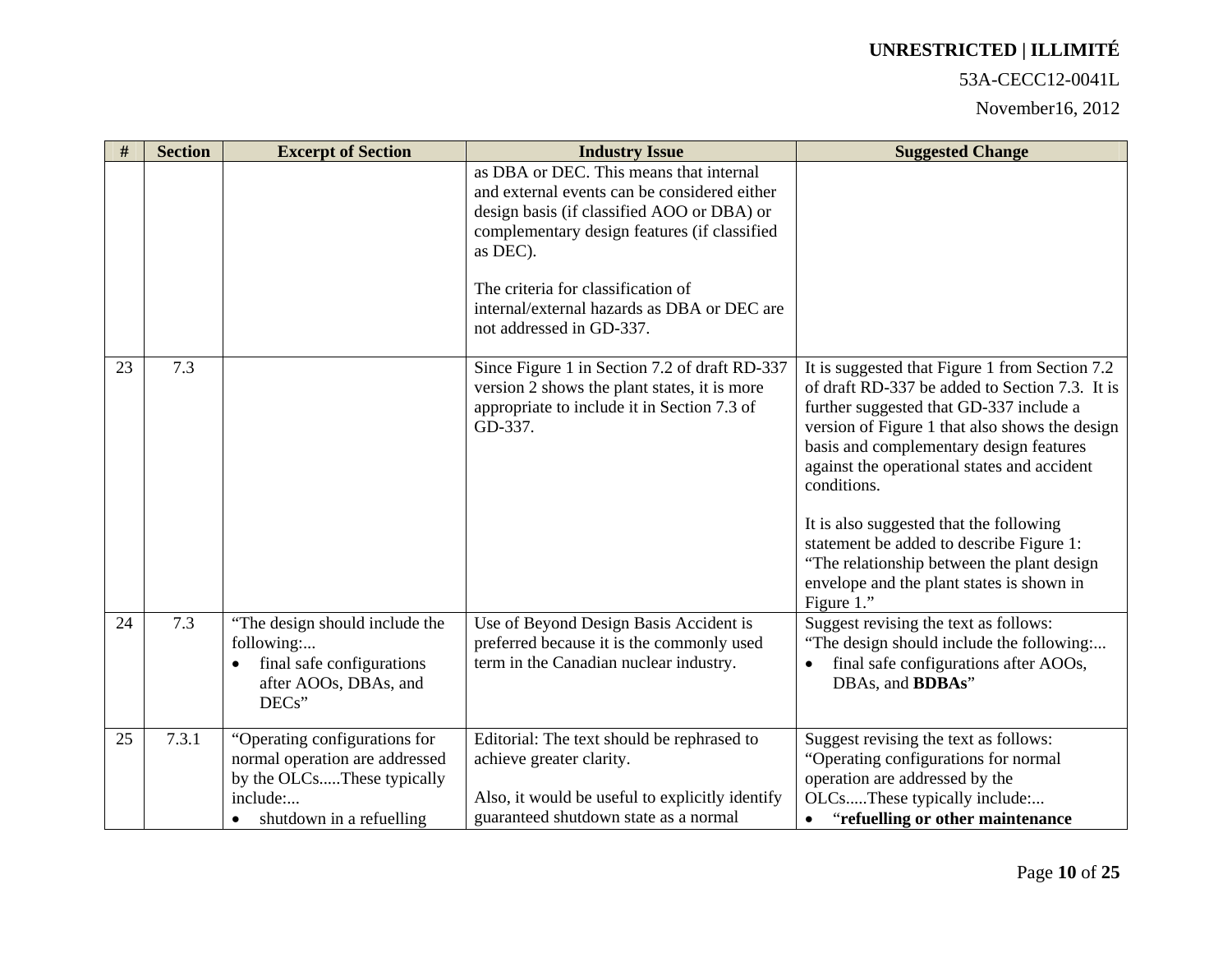### 53A-CECC12-0041L

| $\#$ | <b>Section</b> | <b>Excerpt of Section</b>                                                                                                                                                                          | <b>Industry Issue</b>                                                                                                                                                                                                                                                                                                                                                                             | <b>Suggested Change</b>                                                                                                                                                                                                                                                                                                                                                 |
|------|----------------|----------------------------------------------------------------------------------------------------------------------------------------------------------------------------------------------------|---------------------------------------------------------------------------------------------------------------------------------------------------------------------------------------------------------------------------------------------------------------------------------------------------------------------------------------------------------------------------------------------------|-------------------------------------------------------------------------------------------------------------------------------------------------------------------------------------------------------------------------------------------------------------------------------------------------------------------------------------------------------------------------|
|      |                | mode or other maintenance<br>condition that opens the<br>reactor coolant or<br>containment boundary"                                                                                               | operating mode.                                                                                                                                                                                                                                                                                                                                                                                   | condition that opens the reactor<br>coolant or containment boundary<br>while in a shutdown mode (i.e.,<br>Guaranteed shutdown state)"                                                                                                                                                                                                                                   |
| 26   | 7.3.2          | "The plant parameters that are<br>important to the outcome of the<br>safety analysis should be<br>identified. These parameters<br>would typically include:<br>core temperature"                    | The core temperature is not a directly<br>measured plant parameter. The inlet<br>temperature to the core and the average outlet<br>temperature from the core are directly<br>measured plant parameters.                                                                                                                                                                                           | Suggest revising the text as follows:<br>The plant parameters that are important to the<br>outcome of the safety analysis should be<br>identified. These parameters would typically<br>include:<br>"core temperature (based on the<br>difference between measured core inlet<br>and core outlet temperatures)"                                                          |
| 27   | 7.3.2          | "The plant parameters that are<br>important to the outcome of the<br>safety analysis should be<br>identified. These parameters<br>would typically include:<br>temperatures and flows"<br>$\bullet$ | Editorial: The text should be rephrased to<br>achieve greater clarity.                                                                                                                                                                                                                                                                                                                            | Suggest revising the text as follows:<br>"The plant parameters that are important to<br>the outcome of the safety analysis should be<br>identified. These parameters would typically<br>include:<br>"temperatures and flows for process<br>systems involved in the PIEs"                                                                                                |
| 28   | 7.3.4          | Discussion of the term "Design<br><b>Extension Conditions"</b><br>throughout this section.                                                                                                         | Use of the term BDBAs is preferred.                                                                                                                                                                                                                                                                                                                                                               | Suggest revising the text to discuss BDBAs<br>rather than DECs.                                                                                                                                                                                                                                                                                                         |
| 29   | 7.3.4          |                                                                                                                                                                                                    | Section 7.3.4 of draft RD-337 version 2<br>states "The design shall be such that plant<br>states that could lead to significant<br>radioactive releases are practically<br>eliminated; if not, only protective<br>measures that are of limited scope in terms<br>of area and time shall be necessary for<br>protection of the public, and sufficient<br>time shall be made available to implement | It is suggested that further clarification<br>regarding the term "practically eliminated"<br>be provided in Section 7.3.4.<br>It is suggested that further clarification be<br>provided regarding the phrase "only<br>protective measures that are of limited scope<br>in terms of area and time shall be necessary<br>for protection of the public". If applicable, it |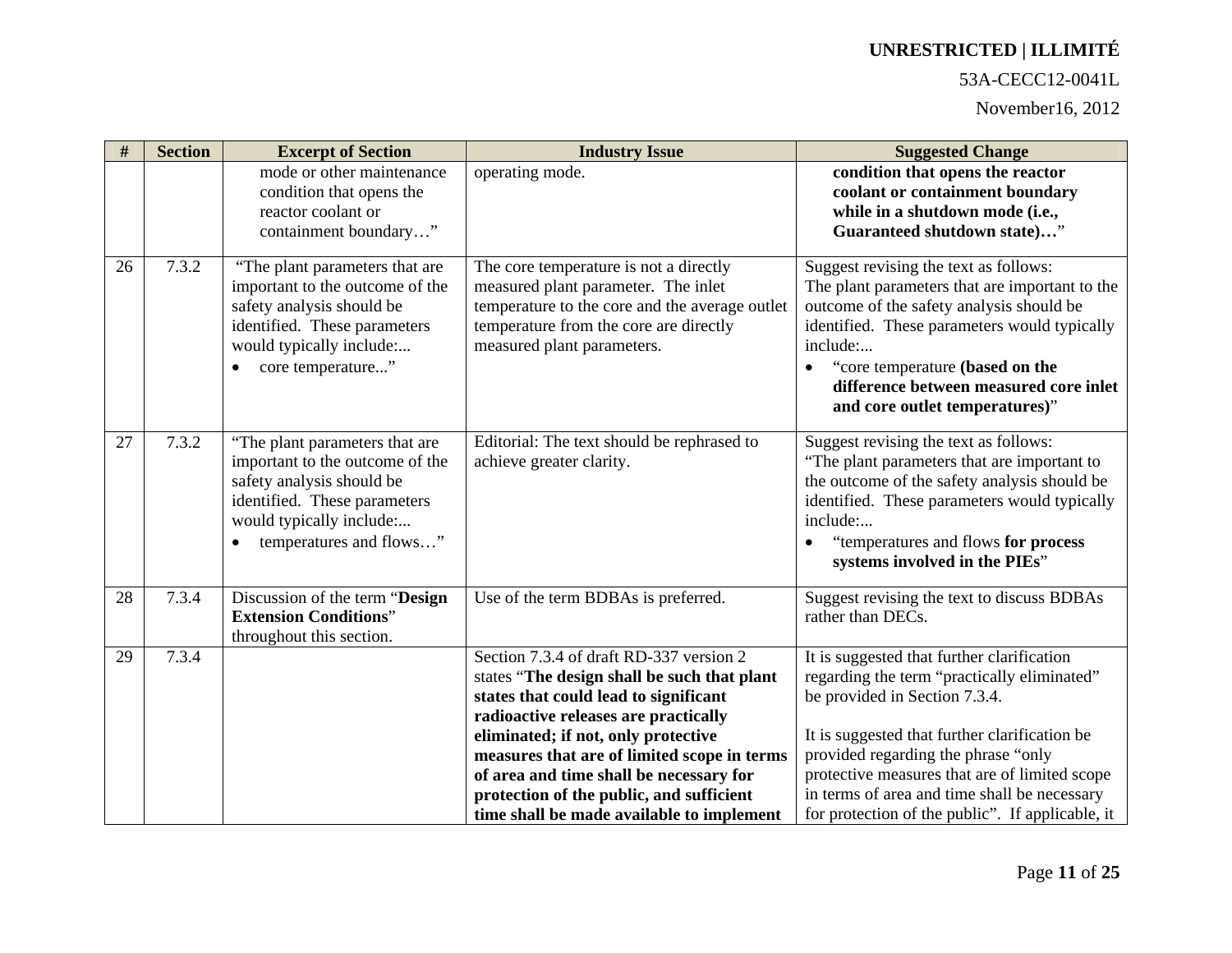#### 53A-CECC12-0041L

| #  | <b>Section</b> | <b>Excerpt of Section</b>                                                                                                                                                                                                                                                                                   | <b>Industry Issue</b>                                                                                                                                                                                                                                                                                                                                                                                                                                                                                                                                                                                                                                                                                                                           | <b>Suggested Change</b>                                                                                                                                                                                                                                                                                                                               |
|----|----------------|-------------------------------------------------------------------------------------------------------------------------------------------------------------------------------------------------------------------------------------------------------------------------------------------------------------|-------------------------------------------------------------------------------------------------------------------------------------------------------------------------------------------------------------------------------------------------------------------------------------------------------------------------------------------------------------------------------------------------------------------------------------------------------------------------------------------------------------------------------------------------------------------------------------------------------------------------------------------------------------------------------------------------------------------------------------------------|-------------------------------------------------------------------------------------------------------------------------------------------------------------------------------------------------------------------------------------------------------------------------------------------------------------------------------------------------------|
|    |                |                                                                                                                                                                                                                                                                                                             | these measures."<br>GD-337 defines "practically eliminated" in<br>the Glossary, but does not make reference to<br>the term in the body of the document. The<br>use of the term "practically eliminated"<br>requires further clarification. This<br>clarification is not provided in GD-337.<br>The use of the phrase "only protective<br>measures that are of limited scope in terms of<br>area and time shall be necessary for<br>protection of the public" requires further<br>clarification. Is this phrase intended to make<br>reference to the use of sheltering, evacuation<br>and relocation? If so, it is suggested that the<br>text be revised to be consistent with the idea<br>of "implementation of offsite emergency<br>measures". | is suggested that the text be revised to be<br>consistent with the idea of "implementation"<br>of offsite emergency measures".                                                                                                                                                                                                                        |
| 30 | 7.3.4          | "Accidents in this category are,<br>typically, sequences involving<br>more than one failureThe<br>analysis of those accidents<br>may:<br>take credit for realistic<br>$\bullet$<br>system action and<br>performance beyond<br>original intended functions,<br>including systems not<br>important to safety" | Editorial: The text should be rephrased to<br>achieve greater clarity with respect to the<br>definition of "realistic system action and<br>performance beyond original intended<br>functions". It is suggested that the term<br>"physically possible" replace the term<br>"realistic" in order to better communicate the<br>intent.<br>Nevertheless, there is a need for greater<br>clarity on the principles and guidelines to use<br>when analyzing design extension conditions.                                                                                                                                                                                                                                                              | Suggest revising the text as follows:<br>"Accidents in this category are, typically,<br>sequences involving more than one<br>failureThe analysis of those accidents<br>may:<br>take credit for physically possible<br>$\bullet$<br>system action and performance beyond<br>original intended functions, including<br>systems not important to safety" |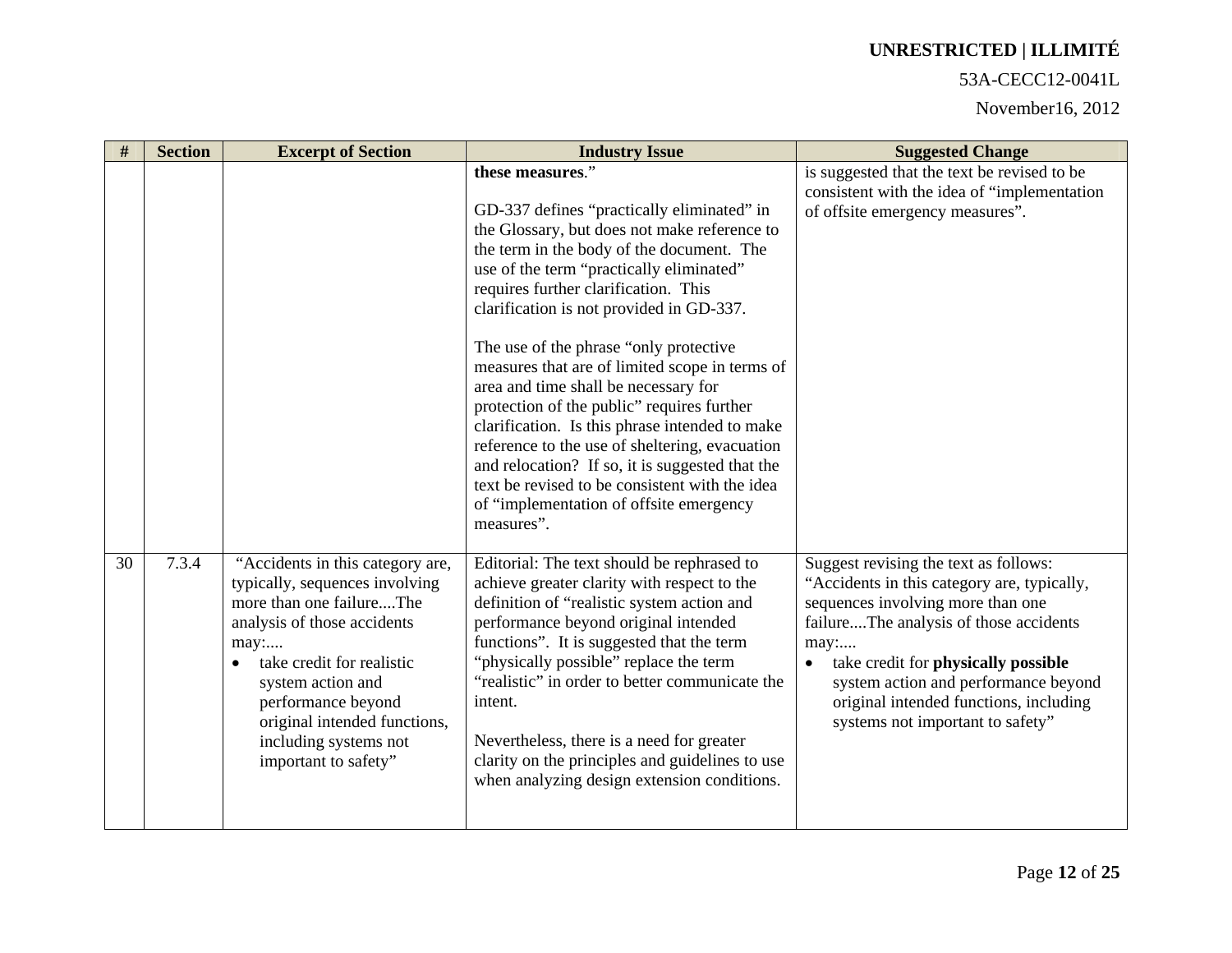### 53A-CECC12-0041L

| $\#$            | <b>Section</b> | <b>Excerpt of Section</b>                                                                                                                                                                                                | <b>Industry Issue</b>                                                                                                                                                                                                                                                                                                                                                                                                                                                                                                                                                                          | <b>Suggested Change</b>                                                                                                                                                                                                                                                                                                                                                                                                                                                                                                                 |
|-----------------|----------------|--------------------------------------------------------------------------------------------------------------------------------------------------------------------------------------------------------------------------|------------------------------------------------------------------------------------------------------------------------------------------------------------------------------------------------------------------------------------------------------------------------------------------------------------------------------------------------------------------------------------------------------------------------------------------------------------------------------------------------------------------------------------------------------------------------------------------------|-----------------------------------------------------------------------------------------------------------------------------------------------------------------------------------------------------------------------------------------------------------------------------------------------------------------------------------------------------------------------------------------------------------------------------------------------------------------------------------------------------------------------------------------|
| $\overline{31}$ | 7.3.4.1        | "Detailed analysis should be<br>performed and documented to<br>identify and characterize<br>accidents that can lead to<br>significant core damage or<br>offsite releases of radioactive<br>material (severe accidents)." | This statement does not consider BDBAs for<br>the spent fuel bays that include postulated<br>significant fuel damage.                                                                                                                                                                                                                                                                                                                                                                                                                                                                          | Suggest revising the text as follows:<br>"Detailed analysis should be performed and<br>documented to identify and characterize<br>accidents that can lead to significant<br>core/fuel damage or offsite releases of<br>radioactive material (severe accidents)."                                                                                                                                                                                                                                                                        |
| 32              | 7.6.1          |                                                                                                                                                                                                                          | To provide guidance on the requirement in<br>Section 7.6.1 of draft RD-337 version 2, it is<br>suggested that the following text be moved<br>from RD-337 to GD-337:<br>"Failure of a number of devices or<br>components to perform their functions may<br>occur as a result of a single specific event or<br>cause. Common-cause failures may also<br>occur when multiple components of the same<br>type fail at the same time. This may be<br>caused by occurrences such as a change in<br>ambient conditions, saturation of signals,<br>repeated maintenance error or design<br>deficiency." | Suggest adding the following text (originally<br>from Section 7.6.1 of draft RD-337 version<br>2) to GD-337:<br>"Failure of a number of devices or<br>components to perform their functions may<br>occur as a result of a single specific event or<br>cause. Common-cause failures may also<br>occur when multiple components of the same<br>type fail at the same time. This may be<br>caused by occurrences such as a change in<br>ambient conditions, saturation of signals,<br>repeated maintenance error or design<br>deficiency." |
| 33              | 7.6.1.2        | "The design should implement<br>adequate diversity in safety<br>systems, such as:<br>human diversity"                                                                                                                    | Editorial: The text should be revised to<br>achieve greater clarity.                                                                                                                                                                                                                                                                                                                                                                                                                                                                                                                           | Suggest revising the text as follows:<br>"The design should implement adequate<br>diversity in safety systems, such as:<br>human factor engineering diversity"                                                                                                                                                                                                                                                                                                                                                                          |
| 34              | 7.6.2          |                                                                                                                                                                                                                          | Draft RD-337 version 2 states "2. all<br>identifiable but non-detectable failures,<br>including those in the non-tested<br>components".<br>The inclusion of identifiable, but non-<br>detectable failures, including those in non-<br>tested components appears to exceed the                                                                                                                                                                                                                                                                                                                  | If it is decided that the requirement regarding<br>"all identifiable but non-detectable failures,<br>including those in non-tested components" is<br>not going to be deleted from RD-337 (as<br>suggested in the comments provided for draft<br>RD-337 version 2), then it is suggested that<br>additional clarification on the expectations                                                                                                                                                                                            |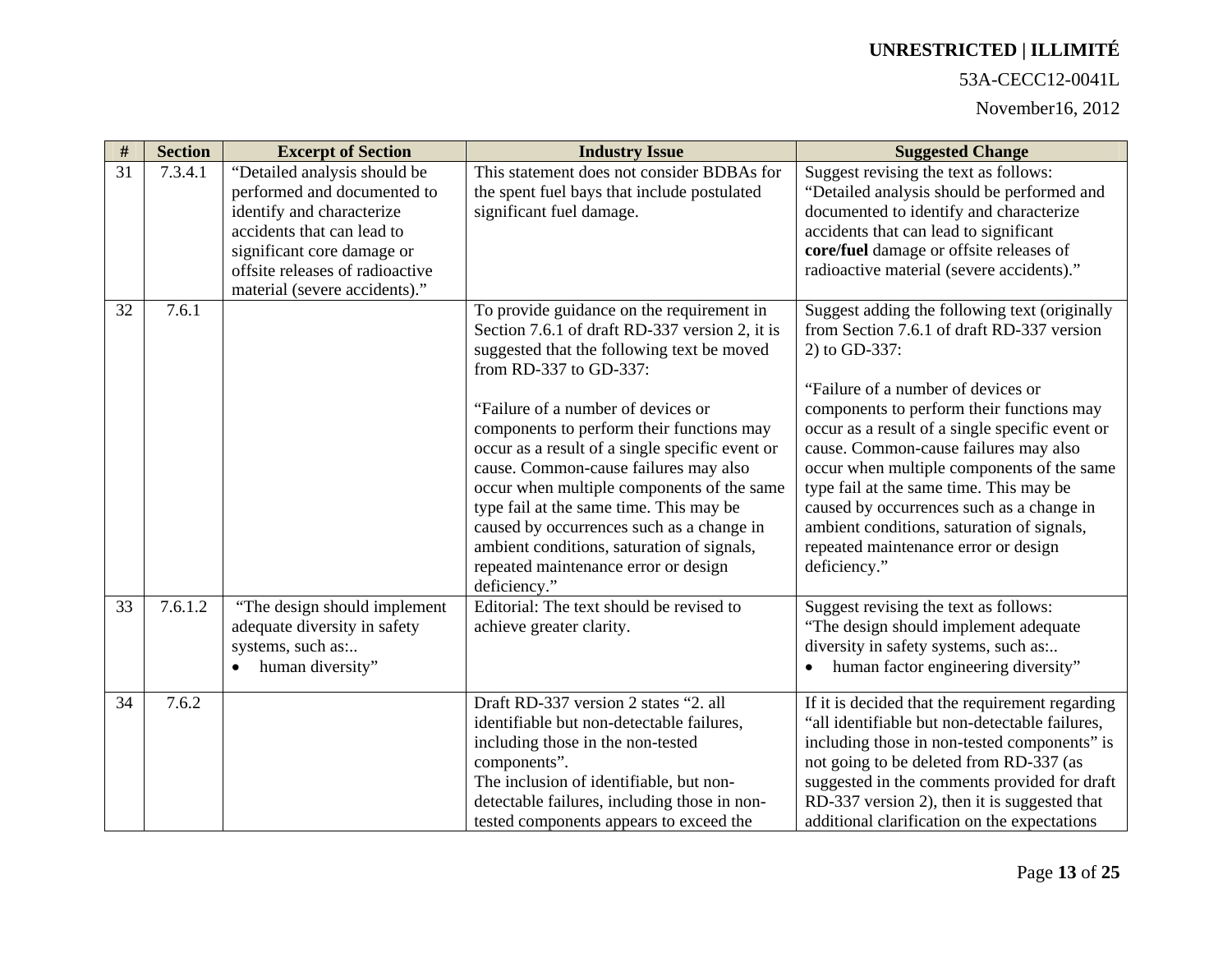### 53A-CECC12-0041L

| $\#$ | <b>Section</b> | <b>Excerpt of Section</b>                                                                                                                                                                                                                                                                      | <b>Industry Issue</b>                                                                                                                                                                                                                                                                                                                                                                                                                                                         | <b>Suggested Change</b>                                                                                                                                                                                                                                                                                                                                                               |
|------|----------------|------------------------------------------------------------------------------------------------------------------------------------------------------------------------------------------------------------------------------------------------------------------------------------------------|-------------------------------------------------------------------------------------------------------------------------------------------------------------------------------------------------------------------------------------------------------------------------------------------------------------------------------------------------------------------------------------------------------------------------------------------------------------------------------|---------------------------------------------------------------------------------------------------------------------------------------------------------------------------------------------------------------------------------------------------------------------------------------------------------------------------------------------------------------------------------------|
|      |                |                                                                                                                                                                                                                                                                                                | definition and intent of "single failure<br>criterion", as described in IAEA Specific<br>Safety Guide SSG-2, Deterministic Safety<br>Analysis for Nuclear Power plants.<br>In the comments provided for draft RD-337<br>version 2, it was suggested that this<br>requirement be deleted. If it is decided that<br>this requirement will not be deleted, then<br>additional clarification on the expectations<br>for meeting this requirement should be<br>provided in GD-337. | for meeting this requirement be provided in<br>GD-337.                                                                                                                                                                                                                                                                                                                                |
| 35   | 7.9.2          | "The standards and codes used<br>for computer-based systems or<br>equipment are identified prior to<br>the design."                                                                                                                                                                            | There are no codes applied for computer-<br>based systems and equipment, only<br>standards. Therefore it is suggested that<br>"codes" be replaced with "practices" in order<br>to be consistent with draft RD-337 version 2.                                                                                                                                                                                                                                                  | Suggest revising the text as follows:<br>"The standards and practices used for<br>computer-based systems or equipment are<br>identified prior to the design."                                                                                                                                                                                                                         |
| 36   | 7.9.2          | "The verification and validation<br>activities should be identified<br>and use a top-down approach."                                                                                                                                                                                           | Verification testing is generally performed<br>using a bottom-up approach (e.g., unit test<br>and then subsystem/integration testing).<br>Therefore a bottom- up approach should also<br>be allowed and recognized.                                                                                                                                                                                                                                                           | Suggest revising the text as follows:<br>"The verification and validation activities<br>should be identified and use appropriate<br>engineering approaches, e.g., either a top-<br>down or bottom-up approach."                                                                                                                                                                       |
| 37   | 7.9.2          | "The relationship between"<br>design and verification and<br>validation should be indicated<br>and the outcome of verification<br>and validation activities should<br>be documented. The<br>relationship between lifecycle<br>and verification and validation<br>activities should be stated." | Editorial: Improved clarity is needed for<br>"The relationship between lifecycle and<br>verification and validation activities should<br>be stated."<br>Lifecycle consists of design, verification and<br>validation activities.                                                                                                                                                                                                                                              | Suggest revising the text as follows:<br>"The relationship between design and<br>verification and validation should be<br>indicated and the outcome of verification and<br>validation activities should be documented.<br>The lifecycle should identify when design<br>verification and validation activities are<br>performed in relation to the stages in the<br>design processes." |
| 38   | 7.10           | "Pre-installed equipment can be<br>credited after 30 minutes where                                                                                                                                                                                                                             | The basis and justification for changing from<br>an Industry standard of 15 minutes for                                                                                                                                                                                                                                                                                                                                                                                       | Suggest revising the text as follows:<br>"Pre-installed equipment can be credited                                                                                                                                                                                                                                                                                                     |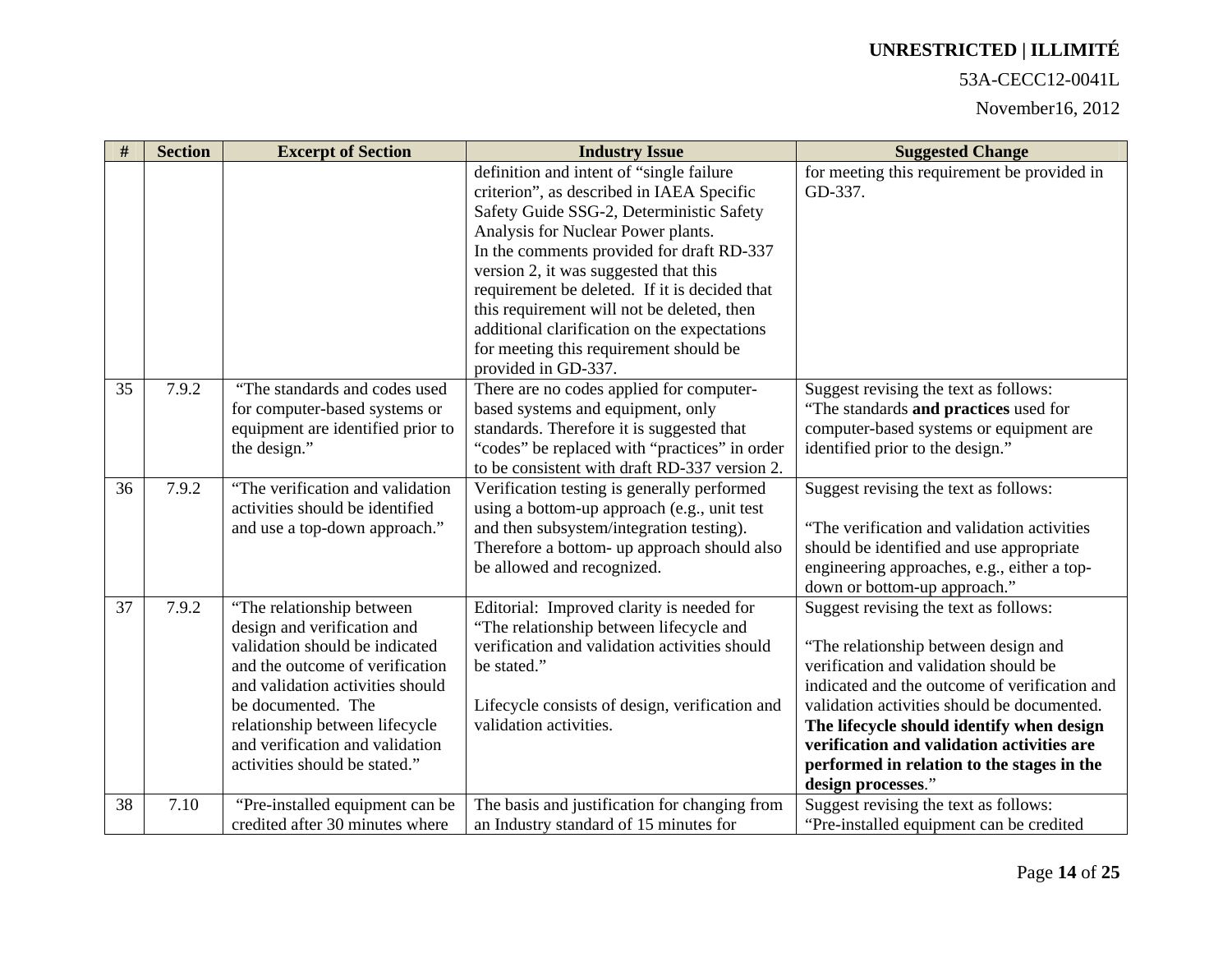### 53A-CECC12-0041L

| #  | <b>Section</b>    | <b>Excerpt of Section</b>                                                                                              | <b>Industry Issue</b>                                                                                                                                                                                                                                                                                                     | <b>Suggested Change</b>                                                                                                                                                                                                                                                                                                   |
|----|-------------------|------------------------------------------------------------------------------------------------------------------------|---------------------------------------------------------------------------------------------------------------------------------------------------------------------------------------------------------------------------------------------------------------------------------------------------------------------------|---------------------------------------------------------------------------------------------------------------------------------------------------------------------------------------------------------------------------------------------------------------------------------------------------------------------------|
|    |                   | only control room actions are<br>needed or after 1 hour if field<br>actions are needed."                               | operator action in the control room and 30<br>minutes for operator action outside of the<br>control needs to be provided. This change<br>does not appear to be consistent with IAEA                                                                                                                                       | after 15 minutes where only control room<br>actions are needed or after 30 minutes if<br>field actions are needed."                                                                                                                                                                                                       |
| 39 | 7.13.1            | "Design and beyond design<br>load categories are defined to<br>demonstrate structural                                  | guidance.<br>Editorial: The text should be revised to<br>achieve greater clarity. In particular, the                                                                                                                                                                                                                      | Suggest revising the text as follows:<br>"Design load categories are defined to                                                                                                                                                                                                                                           |
|    |                   | performance in operational<br>states and accident conditions."                                                         | different types of accident conditions should<br>be addressed.                                                                                                                                                                                                                                                            | demonstrate structural performance in<br>operational states and design basis accident<br>conditions. In addition, beyond design load<br>categories are considered for structural<br>performance in design extension conditions."                                                                                          |
| 40 | 7.13.1            | "CSA N289.3-10, Design<br>procedures for seismic<br>qualification of nuclear power<br>plants, clause 5.2.2"            | Editorial: Clause 5.2.2 should be replaced<br>with clause 5.2.3.                                                                                                                                                                                                                                                          | Suggest revising the text as follows:<br>"CSA N289.3-10, Design procedures for<br>seismic qualification of nuclear power plants,<br>clause 5.2.3"                                                                                                                                                                         |
| 41 | 7.13.1            | "Damping ratios for structural<br>systems and sub-systems should<br>be taken into account according<br>to ASCE 43-05." | The guidance should not be restricting the<br>use of damping ratios to just ASCE 43-05.<br>The damping ratio in CSA N289.3-2010<br>Table 4 should also be allowed.                                                                                                                                                        | Suggest revising the text as follows:<br>Damping ratios for structural systems and<br>sub-systems should be taken into account<br>according to recognized standards such as<br>ASCE 43-05 and CSA N289.3."                                                                                                                |
| 42 | 7.22.3<br>Table 1 | "Ductility ratios"                                                                                                     | Editorial: Clarification is needed to explain<br>that the values of ductility ratios in Table 1<br>are the same for both DBT/DBA and<br><b>BDBT/BDBA</b> conditions.                                                                                                                                                      | Suggest adding the following note to Table 1:<br>"These ductility ratios are equally applicable"<br>for DBT/DBA and BDBT/BDBA<br>conditions."                                                                                                                                                                             |
| 43 | 7.22.3<br>Table 1 | "Ductility ratios and supporting<br>rotations"                                                                         | Editorial: It needs to be clarified whether<br>both the ductility ratios and support rotations<br>shall be met at the same time, as specified in<br>CSA S850-12 (i.e., it fails when either of the<br>ductility ratio or first tier BDBT rotation or<br>second tier BDBT rotation exceeds its<br>corresponding criteria). | Suggest adding the following note to Table 1:<br>"The ductility ratios and support rotations"<br>shall be met at the same time, as specified in<br>CSA S850-12 (i.e., it fails when either of the<br>ductility ratio or first tier BDBT rotation or<br>second tier BDBT rotation exceeds its<br>corresponding criteria)." |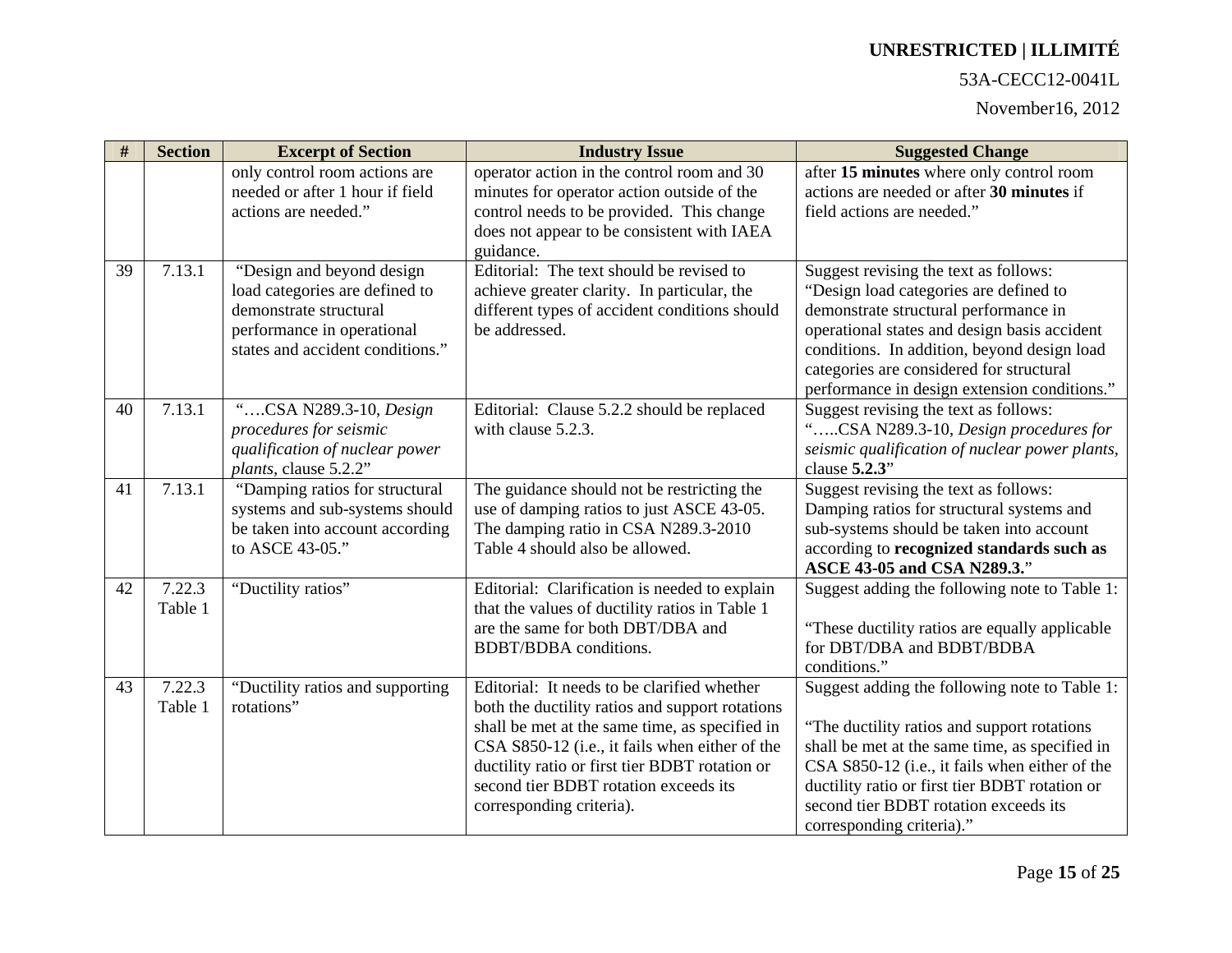### 53A-CECC12-0041L

| $\#$ | <b>Section</b>    | <b>Excerpt of Section</b>    | <b>Industry Issue</b>                                                                                                                                                                                                                                                                                                                                                                                                                                                                                                                                                                                       | <b>Suggested Change</b>                                                                                                 |
|------|-------------------|------------------------------|-------------------------------------------------------------------------------------------------------------------------------------------------------------------------------------------------------------------------------------------------------------------------------------------------------------------------------------------------------------------------------------------------------------------------------------------------------------------------------------------------------------------------------------------------------------------------------------------------------------|-------------------------------------------------------------------------------------------------------------------------|
| 44   | 7.22.3<br>Table 1 | "Support rotations for DBT"  | It is unclear how to design SSCs being<br>"essentially elastic." In Note (6), the strain<br>1% for reinforcement implies the steel bars<br>are much more beyond yield point; and<br>0.35% concrete compression strain means<br>over concrete peak strength point and is<br>almost crushed. This does not seem to<br>correspond to the elastic response of<br>reinforced/pre-stressed structures/members.<br>Clarification is needed.                                                                                                                                                                        | Suggest providing clarification for Note (6)<br>or revising Note (6).                                                   |
| 45   | 7.22.3<br>Table 1 | "Failure criteria for DBT"   | Since "essentially elastic" response is not a<br>specific rotation, it is hard to directly use it in<br>the design process. Using the support<br>rotation in the DBT column cannot provide<br>insight to engineers in design against<br>DBA/DBT events.<br>It is suggested that the DBT column be<br>removed since it will be automatically<br>governed by the ductility ratio for this<br>condition. The ductility ratios such as those<br>in CSA N287.3 or ACI 349-06 are well<br>developed for application to DBA events.<br>Thus, for DBT conditions, the current<br>ductility criteria should be used. | Suggest deleting the DBT column from Table<br>-1.                                                                       |
| 46   | 7.22.3<br>Table 1 | "Support rotations for BDBT" | Clarification is needed for when the UFC 3-<br>340-02 criteria apply to nuclear containment<br>structures with controllable leak tightness.<br>The support rotations are based on the<br>experimental results of the concrete<br>members, which might have significantly<br>different cross sections compared to those in<br>nuclear civil structures.                                                                                                                                                                                                                                                      | Suggest adding further clarification to Table<br>1 regarding the use of the criteria for support<br>rotations for BDBT. |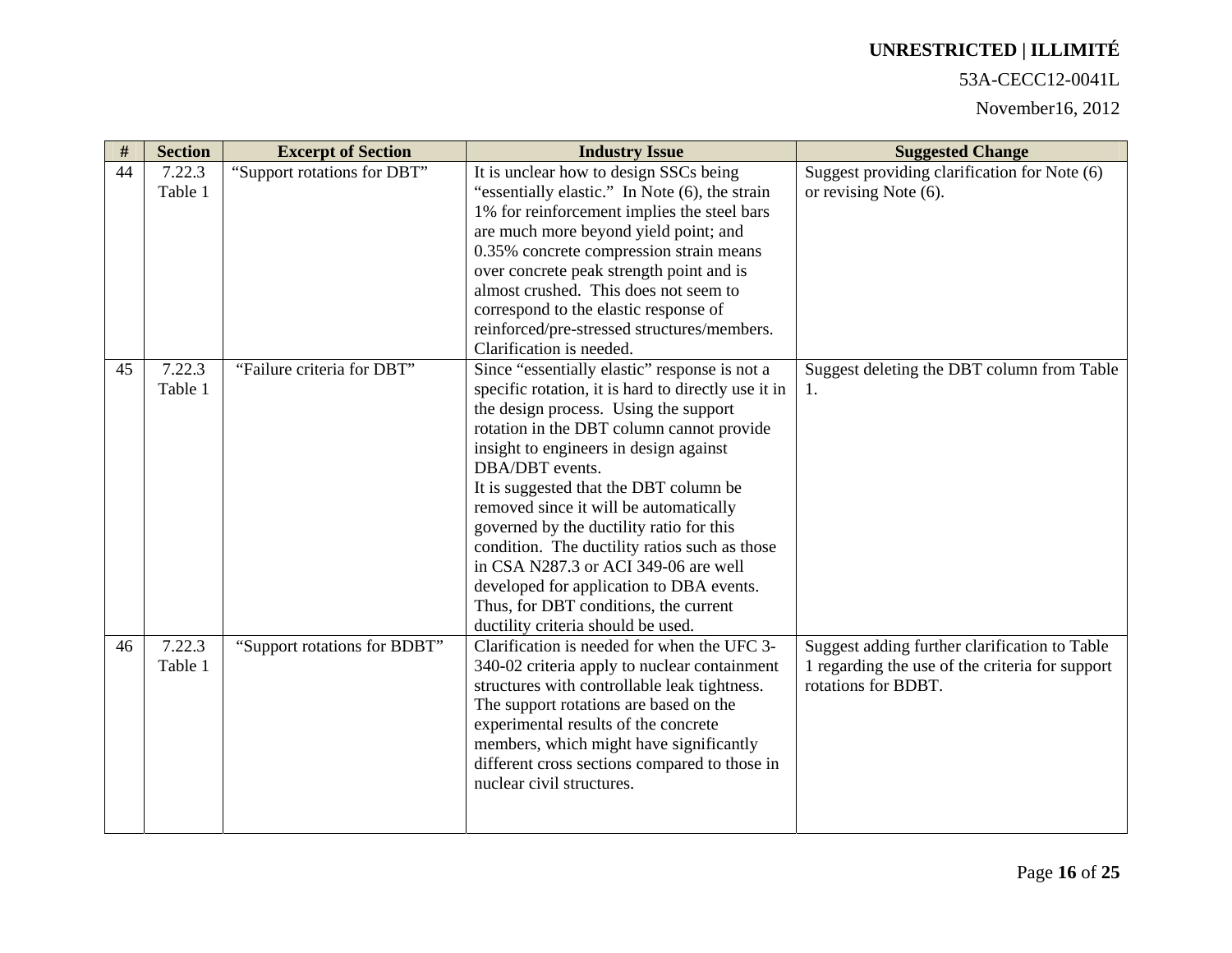### 53A-CECC12-0041L

| $\#$ | <b>Section</b>    | <b>Excerpt of Section</b>                                               | <b>Industry Issue</b>                                                                                                                                                                                                                                                                                                                                                                                                       | <b>Suggested Change</b>                                                                                                                                                                                         |
|------|-------------------|-------------------------------------------------------------------------|-----------------------------------------------------------------------------------------------------------------------------------------------------------------------------------------------------------------------------------------------------------------------------------------------------------------------------------------------------------------------------------------------------------------------------|-----------------------------------------------------------------------------------------------------------------------------------------------------------------------------------------------------------------|
| 47   | 7.22.3<br>Table 1 | "BDBT support rotations for<br>shell-type containment"                  | Clarification is needed regarding the<br>definition of the term "support rotation" for<br>various types of structures such as dome or<br>cylindrical shells.<br>For various types of containment structures,<br>the criteria for support rotations may be<br>easier to apply to beam/column/wall-panel<br>members, when simplified as SDOF systems<br>as described in CSA S850-12.                                          | Suggest adding text to clarify the CNSC<br>expectations for "support rotation" for<br>various types of structures such as dome or<br>cylindrical shells.                                                        |
| 48   | 7.22.3<br>Table 1 | "BDBT acceptance criteria"                                              | Use of permissible strain limits in the<br>nonlinear 3D finite element analyses, such as<br>in the analysis of Ultimate Pressure Capacity<br>(UPC), provides practical engineering rules.<br>From some test results for nuclear<br>containments, the permissible strain limits<br>specified in US NRC RG 1.216 and/or<br>NUREG/CR-6906 may be applicable to the<br>BDBT events for the corresponding loading<br>conditions. | Suggest adding text to allow for alternative<br>BDBT failure acceptance criteria to facilitate<br>practical analysis and design against blast<br>and impact loading on civil structures in<br>nuclear industry. |
| 49   | 7.22.3<br>Table 2 | "Failure criteria of steel<br>reinforcement for concrete<br>structures" | Table 2 specifies permissible strains for<br>reinforced steel and post-tensioning steel.<br>Clarification is needed on the use of the<br>criteria for the permissible strains of<br>reinforcing steel in Table 2 with respect to<br>the ductility ratios and support rotations in<br>Table 1.                                                                                                                               | Suggest adding notes to Table 2 to provide<br>clarification regarding the relationship<br>between the acceptance criteria in Tables 1<br>and 2.                                                                 |
| 50   | 7.22.3<br>Table 2 | "Steel failure criteria"                                                | Due to the nature of impact and impulsive<br>loading, the steel allowable strains based on<br>NEI 07-13 may be applicable, but these<br>values are significantly greater than those<br>from Sandia tests for UPC. The reason for<br>the differences are likely due to the dynamic<br>versus static responses to the impact and<br>impulsive loadings.                                                                       | The rationale for the suggested values to be<br>applied in design should be included.                                                                                                                           |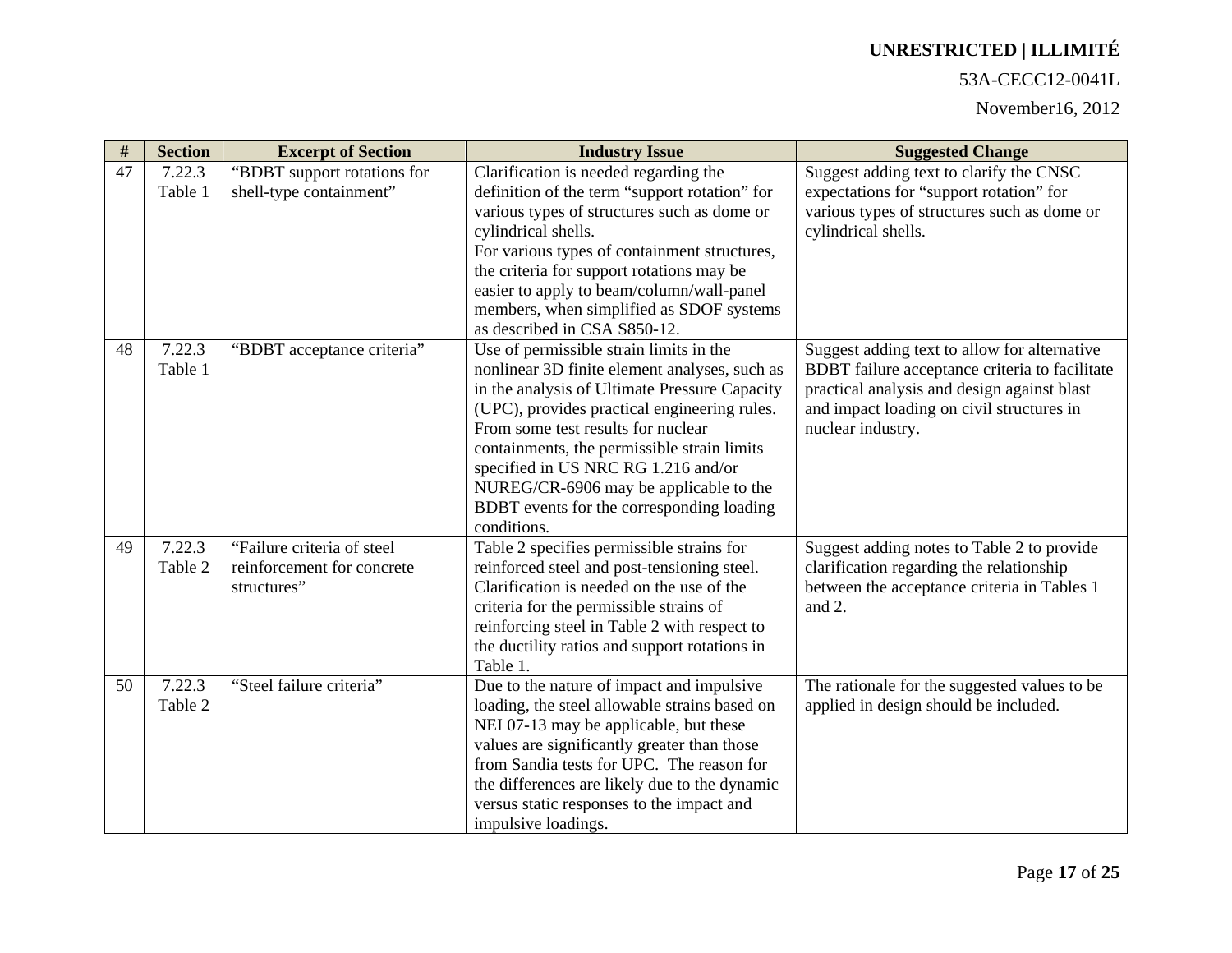### 53A-CECC12-0041L

| #               | <b>Section</b> | <b>Excerpt of Section</b>          | <b>Industry Issue</b>                          | <b>Suggested Change</b>                         |
|-----------------|----------------|------------------------------------|------------------------------------------------|-------------------------------------------------|
| $\overline{51}$ | 8.1.0.3        | "The reactor internal              | The terminology used in this statement is not  | Suggest revising the text as follows:           |
|                 |                | components designated as           | in accordance with the ASME Code. It           | "The reactor internals classified as Core       |
|                 |                | ASME Code, Section III, Core       | should be noted that subsection NG of the      | <b>Support Structures according to ASME</b>     |
|                 |                | Support Structures should be       | code does not apply to components (refer to    | <b>BPVC Section III Division 1 NG-1121,</b>     |
|                 |                | designed, fabricated, and          | ASME definition of component in NCA-           | should be designed, fabricated, and examined    |
|                 |                | examined in accordance with the    | 9000); it applies to core support structures   | in accordance with the provisions of ASME       |
|                 |                | provisions of Section III,         | and internal structures.                       | <b>BPVC Section III Division 1, subsection</b>  |
|                 |                | subsection NG, of the ASME         |                                                | $NG.$ "                                         |
|                 |                | Code."                             | The suggested change is in accordance with     |                                                 |
|                 |                |                                    | the ASME terminology.                          |                                                 |
| 52              | 8.1.0.3        | "Those reactor internals           | The terminology used in this paragraph is not  | Suggest revising the text as follows:           |
|                 |                | components not designated as       | in accordance with the ASME Code. It           | "For those reactor internals classified as      |
|                 |                | ASME Code, Section III, Core       | should be noted that Subsection NG of the      | internal structures in accordance with          |
|                 |                | Support Structures should be       | code does not apply to components (refer to    | <b>ASME Code, Section III, Division 1,</b>      |
|                 |                | designated as internal structures  | ASME definition of component in NCA-           | Subsection NG-1122, the design criteria,        |
|                 |                | in accordance with ASME Code,      | 9000); it applies to core support structures   | loading conditions, and analyses that           |
|                 |                | Section III, Subsection NG-        | and internal structures. Please refer to ASME  | provide the basis for their design              |
|                 |                | 1122. The design criteria,         | BPVC Section III, NG-1121 and NG-1122          | requirements should meet the guidelines of      |
|                 |                | loading conditions, and analyses   | for definitions of core support structures and | <b>ASME Code, Section III, Division 1,</b>      |
|                 |                | that provide the basis for the     | internal structures, and the applicability of  | Subsection NG-3000, and they should be          |
|                 |                | design of reactor internals (other | the NG subsection to both of these structures. | constructed so as not to adversely affect       |
|                 |                | than the core support structures)  |                                                | the integrity of the core support               |
|                 |                | should meet the guidelines of      | The suggested change is in accordance with     | structures. If other guidelines (e.g.,          |
|                 |                | ASME Code, Section III,            | the ASME terminology.                          | manufacturer standards or empirical methods     |
|                 |                | Subsection NG-3000, and            |                                                | based on field experience and testing) are the  |
|                 |                | constructed so as to not           |                                                | bases for the stress, deformation, and fatigue  |
|                 |                | adversely affect the integrity of  |                                                | criteria, those guidelines should be identified |
|                 |                | the core support structures. If    |                                                | and their use justified in the design."         |
|                 |                | other guidelines (e.g.,            |                                                |                                                 |
|                 |                | manufacturer standards or          |                                                |                                                 |
|                 |                | empirical methods based on         |                                                |                                                 |
|                 |                | field experience and testing) are  |                                                |                                                 |
|                 |                | the bases for the stress,          |                                                |                                                 |
|                 |                | deformation, and fatigue criteria, |                                                |                                                 |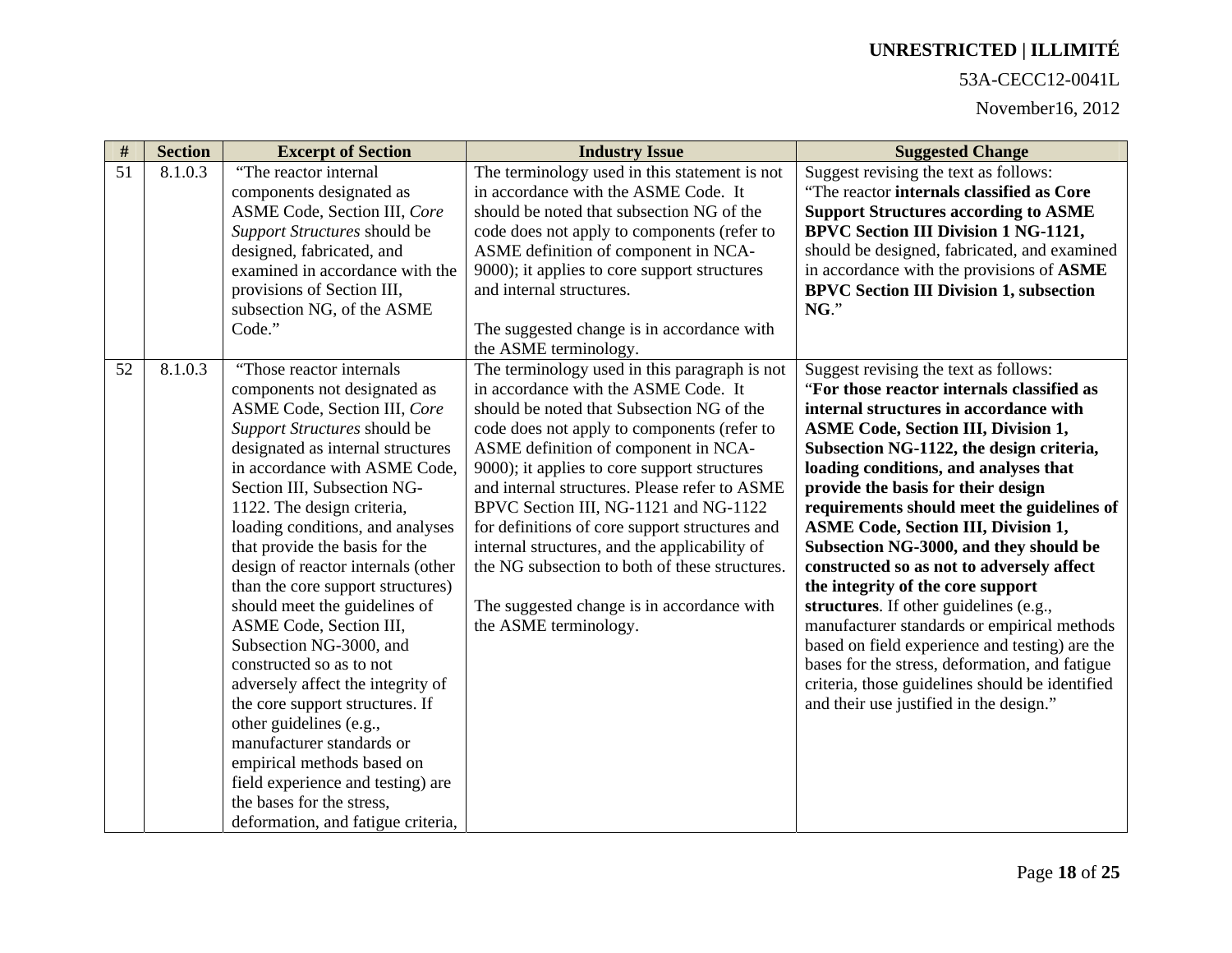### 53A-CECC12-0041L

| $\#$ | <b>Section</b> | <b>Excerpt of Section</b>                                                                                                                                                                                                                                                                                                                                                                                         | <b>Industry Issue</b>                                                                                                                                                                                                                                                                                                                                                                      | <b>Suggested Change</b>                                                                                                                                                                                                                                                                                                                                                                                                                                                                                                                                                                                                        |
|------|----------------|-------------------------------------------------------------------------------------------------------------------------------------------------------------------------------------------------------------------------------------------------------------------------------------------------------------------------------------------------------------------------------------------------------------------|--------------------------------------------------------------------------------------------------------------------------------------------------------------------------------------------------------------------------------------------------------------------------------------------------------------------------------------------------------------------------------------------|--------------------------------------------------------------------------------------------------------------------------------------------------------------------------------------------------------------------------------------------------------------------------------------------------------------------------------------------------------------------------------------------------------------------------------------------------------------------------------------------------------------------------------------------------------------------------------------------------------------------------------|
|      |                | those guidelines should be<br>identified and their use justified<br>in the design."                                                                                                                                                                                                                                                                                                                               |                                                                                                                                                                                                                                                                                                                                                                                            |                                                                                                                                                                                                                                                                                                                                                                                                                                                                                                                                                                                                                                |
| 53   | 8.1.0.3        | "For non-ASME code<br>structures and components,<br>design margins presented for<br>allowable stress, deformation,<br>and fatigue should be equal to or<br>greater than margins for other<br>plants of similar design with<br>successful operating experience.<br>Any decreases in design margins<br>should be justified."                                                                                        | This sentence should be applicable to reactor<br>internals other than those which the ASME<br>code covers (i.e. anything other than pressure<br>retaining components or supports, core<br>support structures and internal structures).<br>Supports have not been addressed in this<br>sentence.                                                                                            | Suggest revising the text as follows:<br>"For non-ASME code structures,<br>components and supports, design margins<br>presented for allowable stress, deformation,<br>and fatigue should be equal to or greater than<br>margins for other plants of similar design<br>with successful operating experience. Any<br>decreases in design margins should be<br>justified."                                                                                                                                                                                                                                                        |
| 54   | 8.1.0.3        | "Specific reactor internals<br>components designated as Class<br>1, Class 2, and Class 3 should be<br>designed, fabricated, and<br>examined in accordance with the<br>applicable codes and standards,<br>such as ASME Section III for<br>light water reactors (LWR), and<br>CSA N285.0, General<br>requirements for pressure-<br>retaining systems and<br>components in CANDU nuclear<br>power plants for CANDU." | This paragraph should be revised in<br>accordance with ASME terminology. It<br>should be noted that Subsection NG of the<br>code does not apply to components (refer to<br>ASME definition of component in NCA-<br>9000); it applies to core support structures<br>and internal structures.<br>It is further suggested that this paragraph be<br>moved to the beginning of the subsection. | Suggest moving this paragraph to the<br>beginning of the subsection and revising the<br>text as follows:<br>"Specific reactor internal or core support<br>structures classified as Class 1, Class 2,<br>and Class 3 in accordance with ASME<br><b>BPVC Section III Division 1, Subsection</b><br>NCA-2000, should be designed, fabricated,<br>and examined in accordance with the<br>applicable codes and standards, such as<br>ASME BPVC Section III for light water<br>reactors (LWR), and CSA N285.0, General<br>requirements for pressure-retaining systems<br>and components in CANDU nuclear power<br>plants for CANDU." |
| 55   | 8.2            | "For designs that include a<br>pressurizer, the design authority<br>should demonstrate the<br>adequacy of the following:<br>control of pressure via<br>$\bullet$                                                                                                                                                                                                                                                  | Pressure can also be controlled by steam<br>bleeding.                                                                                                                                                                                                                                                                                                                                      | Suggest revising the text as follows:<br>"For designs that include a pressurizer, the<br>design authority should demonstrate the<br>adequacy of the following:<br>• control of pressure via heaters, sprays,                                                                                                                                                                                                                                                                                                                                                                                                                   |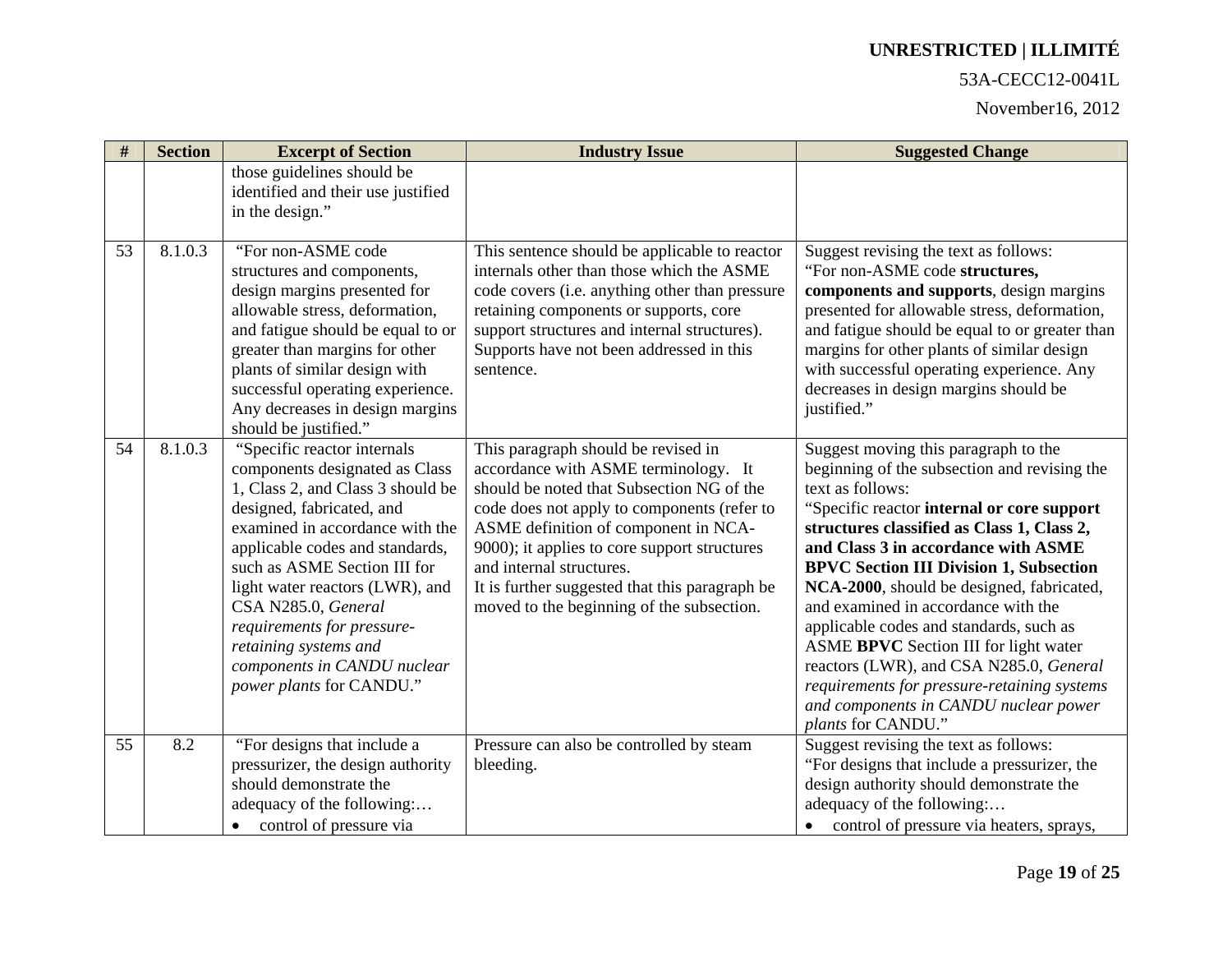#### 53A-CECC12-0041L

| $\#$ | <b>Section</b> | <b>Excerpt of Section</b>                                                                                                                                                                                                                                                                                                                              | <b>Industry Issue</b>                                                                                                                                                                                                                                                                                                                                                                                                                                                                                                                                                                                                                                                              | <b>Suggested Change</b>                                                                                                                                                                                                               |
|------|----------------|--------------------------------------------------------------------------------------------------------------------------------------------------------------------------------------------------------------------------------------------------------------------------------------------------------------------------------------------------------|------------------------------------------------------------------------------------------------------------------------------------------------------------------------------------------------------------------------------------------------------------------------------------------------------------------------------------------------------------------------------------------------------------------------------------------------------------------------------------------------------------------------------------------------------------------------------------------------------------------------------------------------------------------------------------|---------------------------------------------------------------------------------------------------------------------------------------------------------------------------------------------------------------------------------------|
|      |                | heaters, sprays or coolers"                                                                                                                                                                                                                                                                                                                            |                                                                                                                                                                                                                                                                                                                                                                                                                                                                                                                                                                                                                                                                                    | coolers or steam bleeding"                                                                                                                                                                                                            |
| 56   | 8.4            |                                                                                                                                                                                                                                                                                                                                                        | For LWRs, a control rod ejection is a<br>possible postulated initiating event. The text<br>should include guidance on the means of<br>shutdown to account for this type of event.                                                                                                                                                                                                                                                                                                                                                                                                                                                                                                  | It is suggested that this section be revised to<br>provide guidance on the means of shutdown<br>to account for possible control rod ejection.                                                                                         |
| 57   | 8.6.12         | Discussion of the term "Design<br><b>Extension Conditions"</b><br>throughout this section.                                                                                                                                                                                                                                                             | Use of the term BDBAs is preferred.                                                                                                                                                                                                                                                                                                                                                                                                                                                                                                                                                                                                                                                | Suggest revising the text to discuss BDBAs<br>rather than DECs.                                                                                                                                                                       |
| 58   | 8.6.12         | "Containment leakage rate in<br>DECs does not exceed the<br>design leakage rate for sufficient<br>period to allow for the<br>implementation of offsite<br>emergency measures."                                                                                                                                                                         | It should be clarified that this requirement<br>only applies to DECs with core damage.                                                                                                                                                                                                                                                                                                                                                                                                                                                                                                                                                                                             | Suggest revising the text as follows:<br>"Containment leakage rate in DECs with<br>core damage does not exceed the design<br>leakage rate for sufficient period to allow for<br>the implementation of offsite emergency<br>measures." |
| 59   | 8.9.1          | <b>Station blackout</b><br>"A complete loss of alternating<br>current (AC) power from offsite<br>and onsite main generator,<br>standby and emergency power<br>sources. Note that it does not<br>include failure of uninterruptible<br>AC power supplies (UPS) and<br>DC power supplies. It also does<br>not include failure of alternate<br>AC power." | It is suggested that some additional<br>clarification is needed to accompany the<br>definition of station blackout.<br>To achieve greater clarity, the complete loss<br>of AC power from offsite and onsite main<br>generator, standby and emergency power<br>sources needs to be defined as:<br>the loss of supply of AC power to<br>essential and non-essential switchgear<br>buses in a nuclear power plant,<br>the unavailability of standby and<br>emergency power sources that<br>automatically start up and connect in<br>response to the loss of offsite power and<br>a turbine trip,<br>excluding a concurrent single failure, and<br>excluding a concurrent design basis | Suggest revising the text to provide<br>additional clarification.<br>,,                                                                                                                                                               |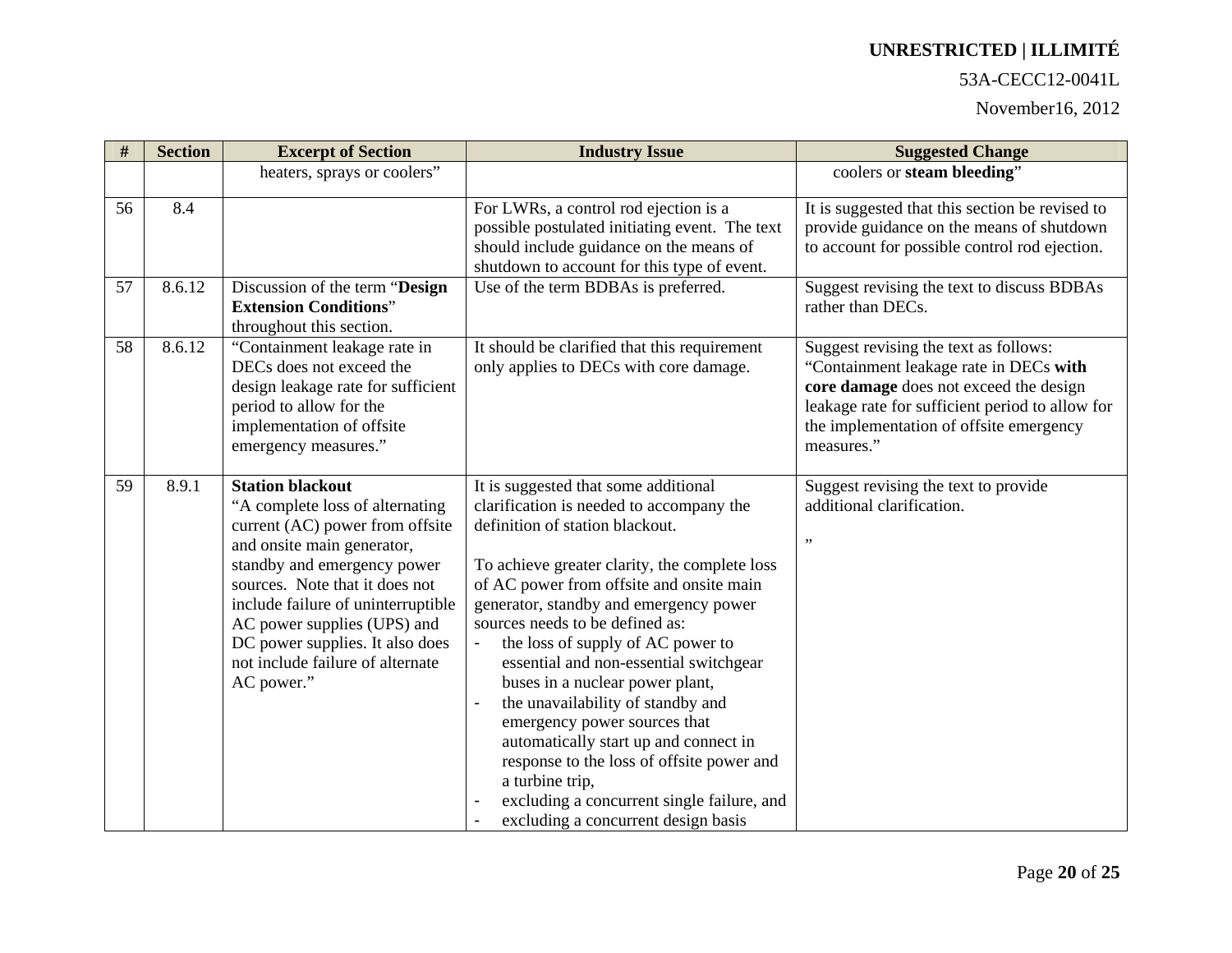### 53A-CECC12-0041L

| #  | <b>Section</b> | <b>Excerpt of Section</b>                                                                                                                                                                                            | <b>Industry Issue</b>                                                                                                                                                                                                                                                                                                                         | <b>Suggested Change</b>                                                                                                                                                                                                                                       |
|----|----------------|----------------------------------------------------------------------------------------------------------------------------------------------------------------------------------------------------------------------|-----------------------------------------------------------------------------------------------------------------------------------------------------------------------------------------------------------------------------------------------------------------------------------------------------------------------------------------------|---------------------------------------------------------------------------------------------------------------------------------------------------------------------------------------------------------------------------------------------------------------|
| 60 | 10.1           | "The design should incorporate                                                                                                                                                                                       | accident.<br>Furthermore, it is suggested that the<br>definition of station blackout should exclude<br>assumptions of failure to standby AC power<br>sources that are dedicated to powering SSCs<br>that are complementary design features,<br>provided the applicable requirements are met.<br>The introduction of the term "best available" | Suggest deleting this statement.                                                                                                                                                                                                                              |
|    |                | the "best available technology<br>and techniques economically<br>achievable" (BATEA) principle<br>for aspects of the design related<br>to environmental protection."                                                 | technology and techniques economically<br>achievable" goes beyond the current<br>Canadian environmental protection<br>regulations. This is introducing new<br>requirements that may not be consistent with<br>the current Canadian Environmental<br>Protection Act.                                                                           |                                                                                                                                                                                                                                                               |
| 61 | 10.2           | "The design authority should<br>demonstrate adherence to the<br>principles of optimization and<br>pollution prevention, through<br>the demonstration of the<br>application of ALARA and<br><b>BATEA</b> principles." | The introduction of the term "best available"<br>technology and techniques economically<br>achievable" goes beyond the current<br>Canadian environmental protection<br>regulations. This is introducing new<br>requirements that may not be consistent with<br>the current Canadian Environmental<br>Protection Act.                          | Suggest revising as follows:<br>"The design authority should demonstrate<br>adherence to the principles of optimization<br>and pollution prevention, through the<br>demonstration of the application of ALARA<br>principles."                                 |
| 62 | Glossary       |                                                                                                                                                                                                                      | Add definition of "proven design" from draft<br>RD-337 version 2.                                                                                                                                                                                                                                                                             | Suggest adding the following term to the<br>glossary:<br>"proven design<br>A design of a component(s) can be proven<br>either by showing compliance with accepted<br>engineering standards, or by a history of<br>experience, or by test, or some combination |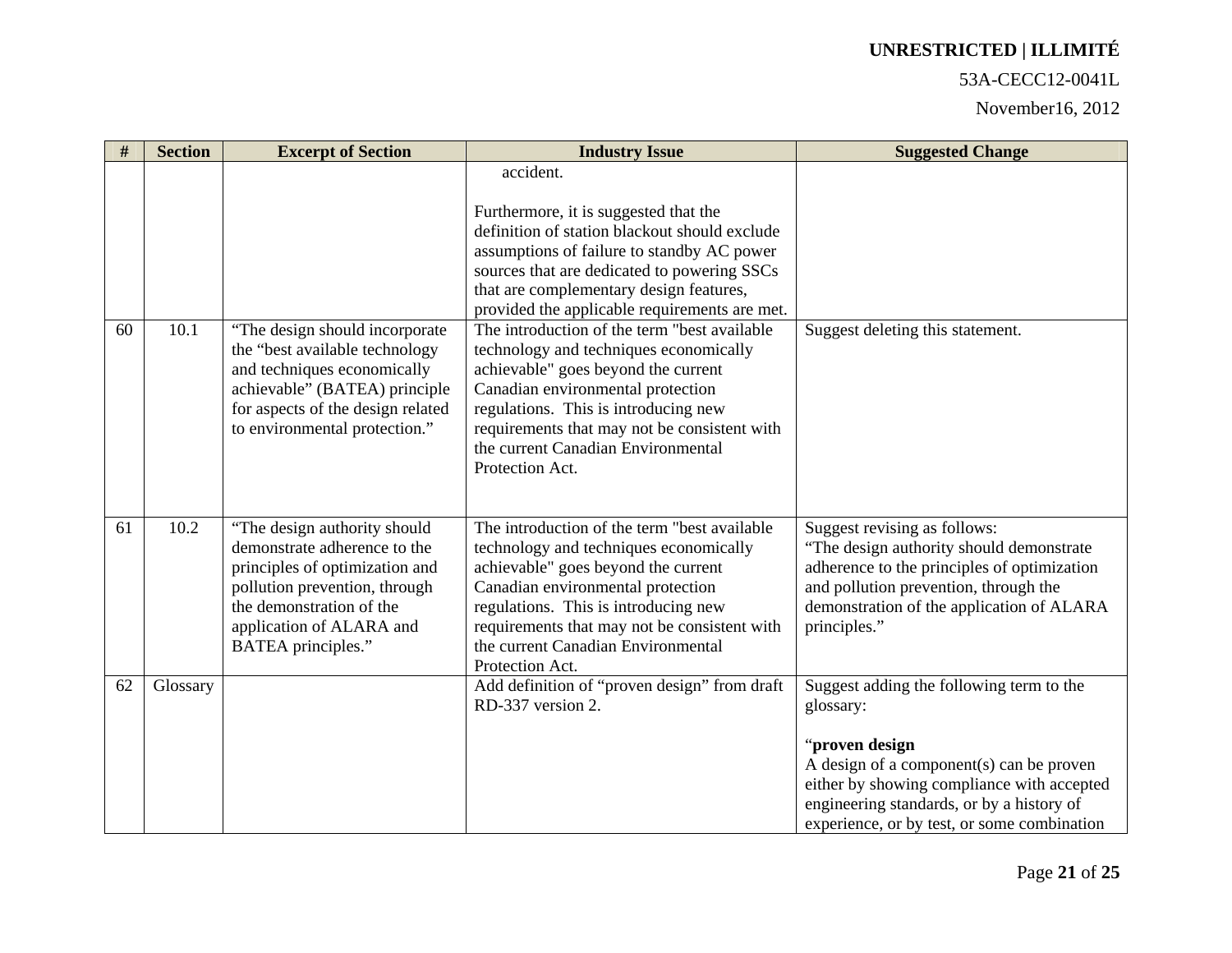#### 53A-CECC12-0041L

| $\#$ | <b>Section</b> | <b>Excerpt of Section</b>                                       | <b>Industry Issue</b>                                                                         | <b>Suggested Change</b>                                                    |
|------|----------------|-----------------------------------------------------------------|-----------------------------------------------------------------------------------------------|----------------------------------------------------------------------------|
|      |                |                                                                 |                                                                                               | of these. New component(s) are "proven" by                                 |
|      |                |                                                                 |                                                                                               | performing a number of acceptance and<br>demonstration tests that show the |
|      |                |                                                                 |                                                                                               |                                                                            |
|      |                |                                                                 |                                                                                               | component(s) meets pre-defined criteria."                                  |
| 63   | Glossary       | "anticipated operational                                        | The definition of anticipated operational                                                     | Suggest revising the definition in this                                    |
|      |                | occurrence                                                      | occurrences is not identical to that provided                                                 | document to be consistent with that provided                               |
|      |                | An operational process deviating                                | in the glossary in RD-310. Consistency is                                                     | in RD-310:                                                                 |
|      |                | from normal operation, which is                                 | required.                                                                                     |                                                                            |
|      |                | expected to occur at least once                                 |                                                                                               | "anticipated operational occurrence                                        |
|      |                | during the operating lifetime of                                |                                                                                               | An operational process deviating from                                      |
|      |                | a facility, but which, in view of                               |                                                                                               | normal operation that is expected to occur                                 |
|      |                | the appropriate design                                          |                                                                                               | once or several times during the operating                                 |
|      |                | provisions, does not cause any                                  |                                                                                               | lifetime of the NPP but which, in view of the                              |
|      |                | significant damage to items                                     |                                                                                               | appropriate design provisions, does not cause                              |
|      |                | important to safety or lead to                                  |                                                                                               | any significant damage to items important to                               |
|      |                | accident conditions."                                           |                                                                                               | safety nor lead to accident conditions."                                   |
| 64   | Glossary       | "cliff-edge effect                                              | The impact of this proposed wording requires                                                  | It is suggested that this term be deleted from                             |
|      |                | A large increase in the severity<br>of consequences caused by a | further evaluation, particularly in light of the<br>work and projects in progress to meet RD- | GD-337 pending further evaluation.                                         |
|      |                | small change of conditions.                                     | 310 requirements. Therefore the term "cliff                                                   |                                                                            |
|      |                | Note: cliff-edges can be caused                                 | edge effects" should not be used.                                                             |                                                                            |
|      |                | by changes in the characteristics                               |                                                                                               |                                                                            |
|      |                | of the environment, the event or                                |                                                                                               |                                                                            |
|      |                | changes in the plant response."                                 |                                                                                               |                                                                            |
| 65   | Glossary       | "complementary design                                           | See comment #21                                                                               | Suggest providing clarification on                                         |
|      |                | feature                                                         |                                                                                               | positioning portable equipment under                                       |
|      |                | A design feature added to the                                   |                                                                                               | systems important to safety in                                             |
|      |                | design as a stand-alone                                         |                                                                                               | complementary design features for new                                      |
|      |                | structure, system or component                                  |                                                                                               | nuclear power plants.                                                      |
|      |                | (SSC) or added capability to an                                 |                                                                                               |                                                                            |
|      |                | existing SSC to cope with                                       |                                                                                               |                                                                            |
|      |                | design extension conditions."                                   |                                                                                               |                                                                            |
| 66   | Glossary       | "mission time                                                   | Editorial: For clarity, suggest adding "safety"                                               | Suggest revising the text as follows:                                      |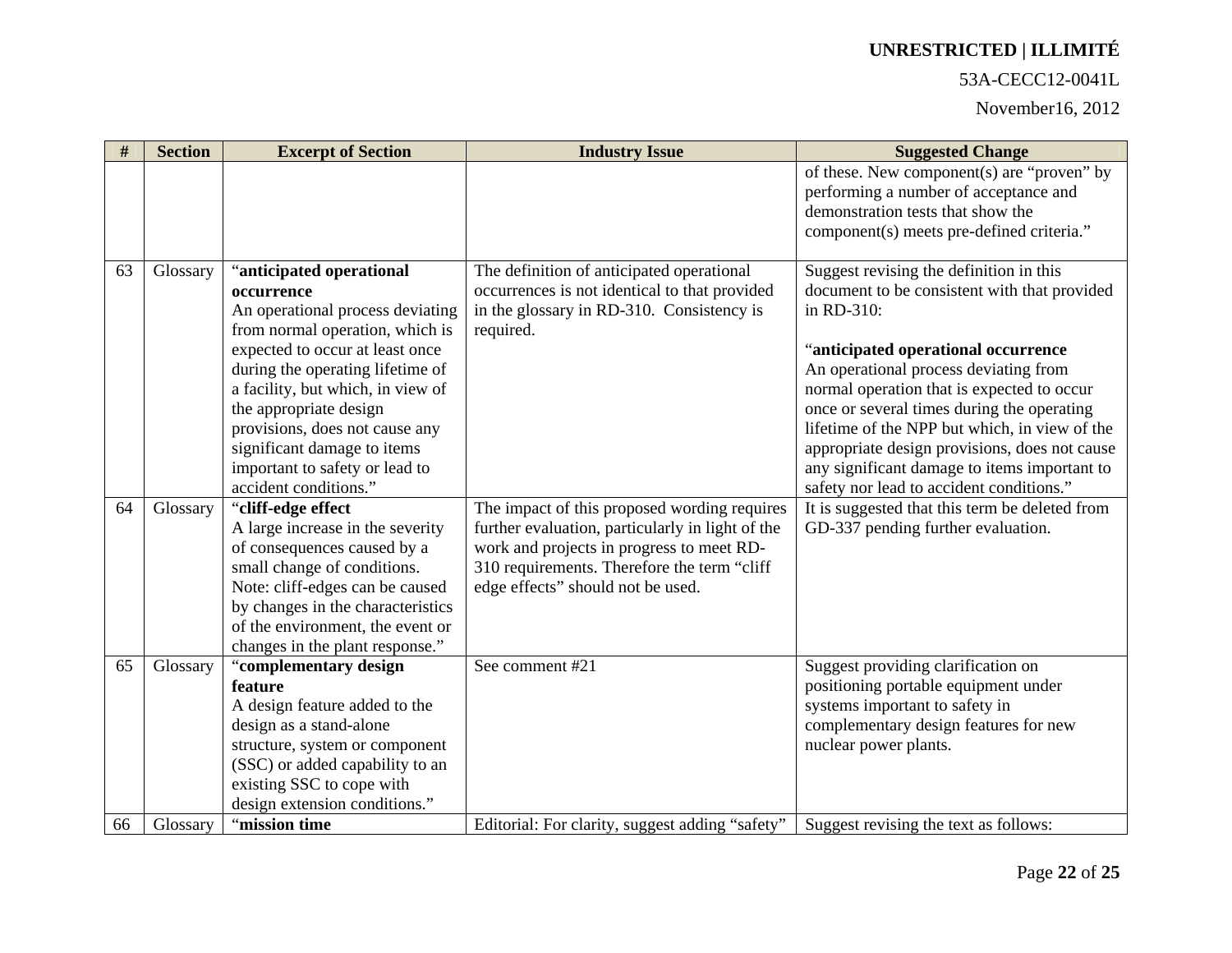### 53A-CECC12-0041L

| #  | <b>Section</b> | <b>Excerpt of Section</b>         | <b>Industry Issue</b>                        | <b>Suggested Change</b>                        |
|----|----------------|-----------------------------------|----------------------------------------------|------------------------------------------------|
|    |                | The duration of time within       | before "function" and allowing for multiple  |                                                |
|    |                | which a system or component is    | safety functions.                            | "mission time                                  |
|    |                | required to operate or be         |                                              | The duration of time within which a system     |
|    |                | available to operate and fulfill  |                                              | or component is required to operate or be      |
|    |                | its function following an event." |                                              | available to operate and fulfill its safety    |
|    |                |                                   |                                              | function(s) following an event."               |
| 67 | Glossary       | "probabilistic safety             | The definition of probabilistic safety       | Suggest revising the definition in this        |
|    |                | assessment                        | assessment is not identical to that provided | document to be consistent with that provided   |
|    |                | A comprehensive and integrated    | in the glossary in S-294. Consistency is     | in S-294:                                      |
|    |                | assessment of the safety of the   | required.                                    | "probabilistic safety assessment               |
|    |                | nuclear power plant. The safety   |                                              | For a NPP or a fission nuclear reactor, a      |
|    |                | assessment considers the          |                                              | comprehensive and integrated assessment of     |
|    |                | probability, progression and      |                                              | the safety of the plant or reactor. The safety |
|    |                | consequences of equipment         |                                              | assessment considers the probability,          |
|    |                | failures or transient conditions  |                                              | progression and consequences of equipment      |
|    |                | to derive numerical estimates     |                                              | failures or transient conditions to derive     |
|    |                | that provide a consistent         |                                              | numerical estimates that provide a consistent  |
|    |                | measure of the safety of the      |                                              | measure of the safety of the plant or reactor, |
|    |                | nuclear power plant, as follows:  |                                              | as follows:                                    |
|    |                | 1. a Level 1 PSA identifies       |                                              | 1. a Level 1 PSA identifies and quantifies     |
|    |                | and quantifies the                |                                              | the sequences of events that may lead to       |
|    |                | sequences of events that          |                                              | the loss of core structural integrity and      |
|    |                | may lead to the loss of           |                                              | massive fuel failures                          |
|    |                | core structural integrity         |                                              | a Level 2 PSA starts from the Level 1          |
|    |                | and massive fuel                  |                                              | results and analyses the containment           |
|    |                | failures                          |                                              | behaviour, evaluates the radionuclides         |
|    |                | 2. a Level 2 PSA starts           |                                              | released from the failed fuel and              |
|    |                | from the Level 1 results          |                                              | quantifies the releases to the environment     |
|    |                | and analyses the                  |                                              | 3. a Level 3 PSA starts from the Level 2       |
|    |                | containment behaviour,            |                                              | results and analyses the distribution of       |
|    |                | evaluates the                     |                                              | radionuclides in the environment and           |
|    |                | radionuclides released            |                                              | evaluates the resulting effect on public       |
|    |                | from the failed fuel and          |                                              | health.                                        |
|    |                | quantifies the releases to        |                                              |                                                |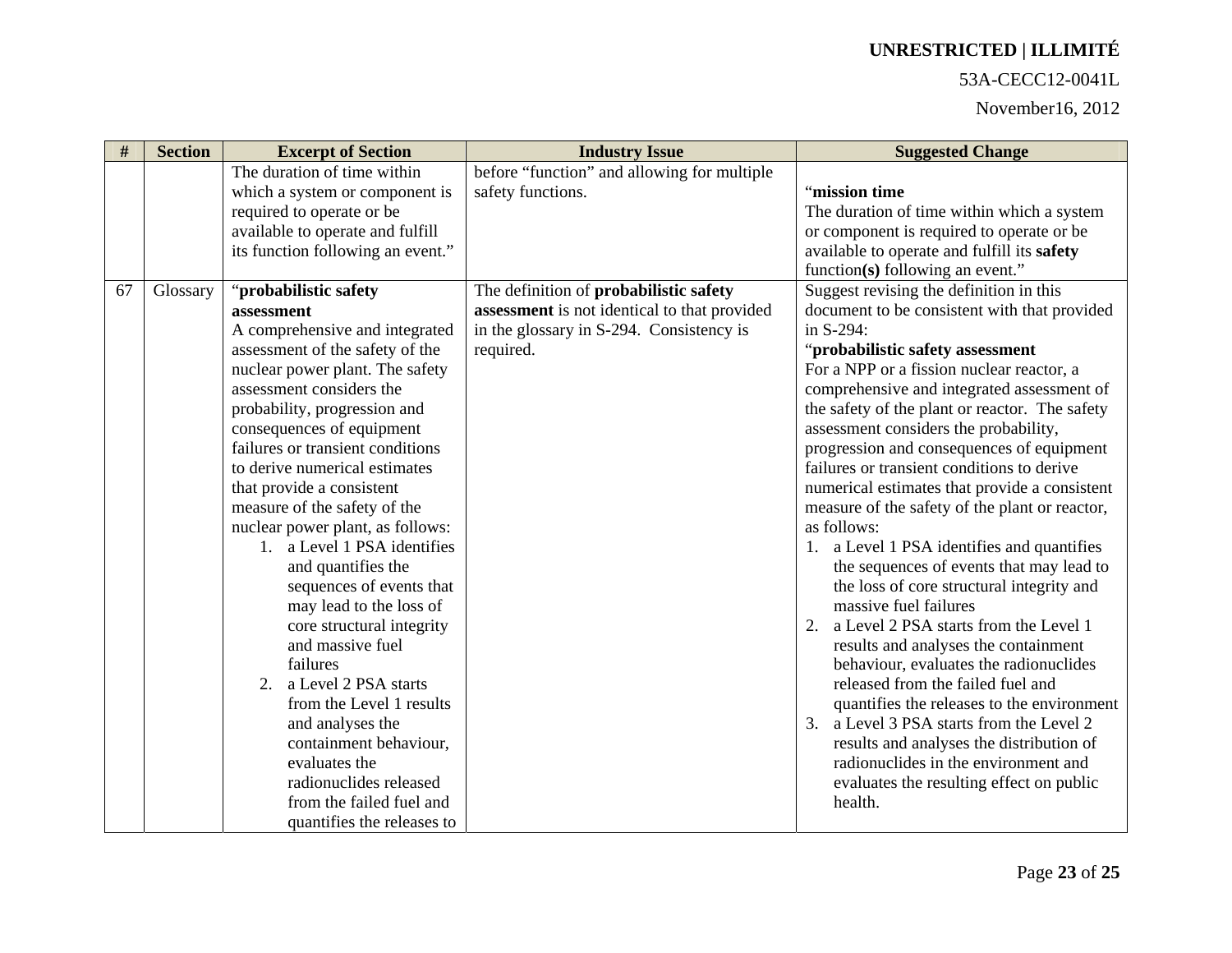### 53A-CECC12-0041L

| $\#$ | <b>Section</b> | <b>Excerpt of Section</b>                                                                                                                                                                                                                                                                                                                                  | <b>Industry Issue</b>                                                                                                                                                                                                                                                                                                                                                                                                                                                                                                                                                                                                         | <b>Suggested Change</b>                                                                                                                                                                                                                                     |
|------|----------------|------------------------------------------------------------------------------------------------------------------------------------------------------------------------------------------------------------------------------------------------------------------------------------------------------------------------------------------------------------|-------------------------------------------------------------------------------------------------------------------------------------------------------------------------------------------------------------------------------------------------------------------------------------------------------------------------------------------------------------------------------------------------------------------------------------------------------------------------------------------------------------------------------------------------------------------------------------------------------------------------------|-------------------------------------------------------------------------------------------------------------------------------------------------------------------------------------------------------------------------------------------------------------|
| 68   | Glossary       | the environment<br>3. a Level 3 PSA starts<br>from the Level 2 results<br>and analyses the<br>distribution of<br>radionuclides in the<br>environment and<br>evaluates the resulting<br>effect on public health."<br>"severe accident<br>Accident conditions more severe<br>than a design basis accident and<br>involving significant core<br>degradation." | As written, the definition of severe accident<br>does not encompass beyond design basis<br>accidents involving the spent fuel bay where<br>significant fuel degradation would be a<br>postulated scenario.<br>Suggest replacing "significant core<br>degradation" with "significant fuel<br>degradation" to encompass BDBAs for the<br>spent fuel bay. This change would not have<br>an impact on the intent of the definition of<br>severe accident when applied to the reactor<br>core.<br>A change to the definition is also needed to<br>make it consistent with Section 7.3.4.1,<br>"Severe accidents represent accident | A PSA may also be referred to as a<br>Probabilistic Risk Assessment (PRA)."<br>Suggest revising the text as follows:<br>"severe accident<br>Accident conditions more severe than a<br>design basis accident and involving<br>significant fuel degradation." |
|      |                |                                                                                                                                                                                                                                                                                                                                                            | conditions that involve significant fuel<br>degradation, either in-core or in-fuel<br>storage."                                                                                                                                                                                                                                                                                                                                                                                                                                                                                                                               |                                                                                                                                                                                                                                                             |
| 69   | Glossary       | "shutdown state<br>A state characterized by<br>subcriticality of the reactor. At<br>shutdown, automatic actuation<br>of safety systems could be<br>blocked and support systems<br>may remain in abnormal                                                                                                                                                   | Replace "actuation of safety systems could<br>be blocked" to "actuation of safety systems<br>may be blocked".<br>This suggestion is to make the definition<br>consistent with the use of "may" and "can"<br>from the preface.                                                                                                                                                                                                                                                                                                                                                                                                 | Suggest revising the text as follows:<br>"shutdown state<br>A state characterized by subcriticality of the<br>reactor. At shutdown, automatic actuation of<br>safety systems may be blocked and support<br>systems may remain in abnormal                   |